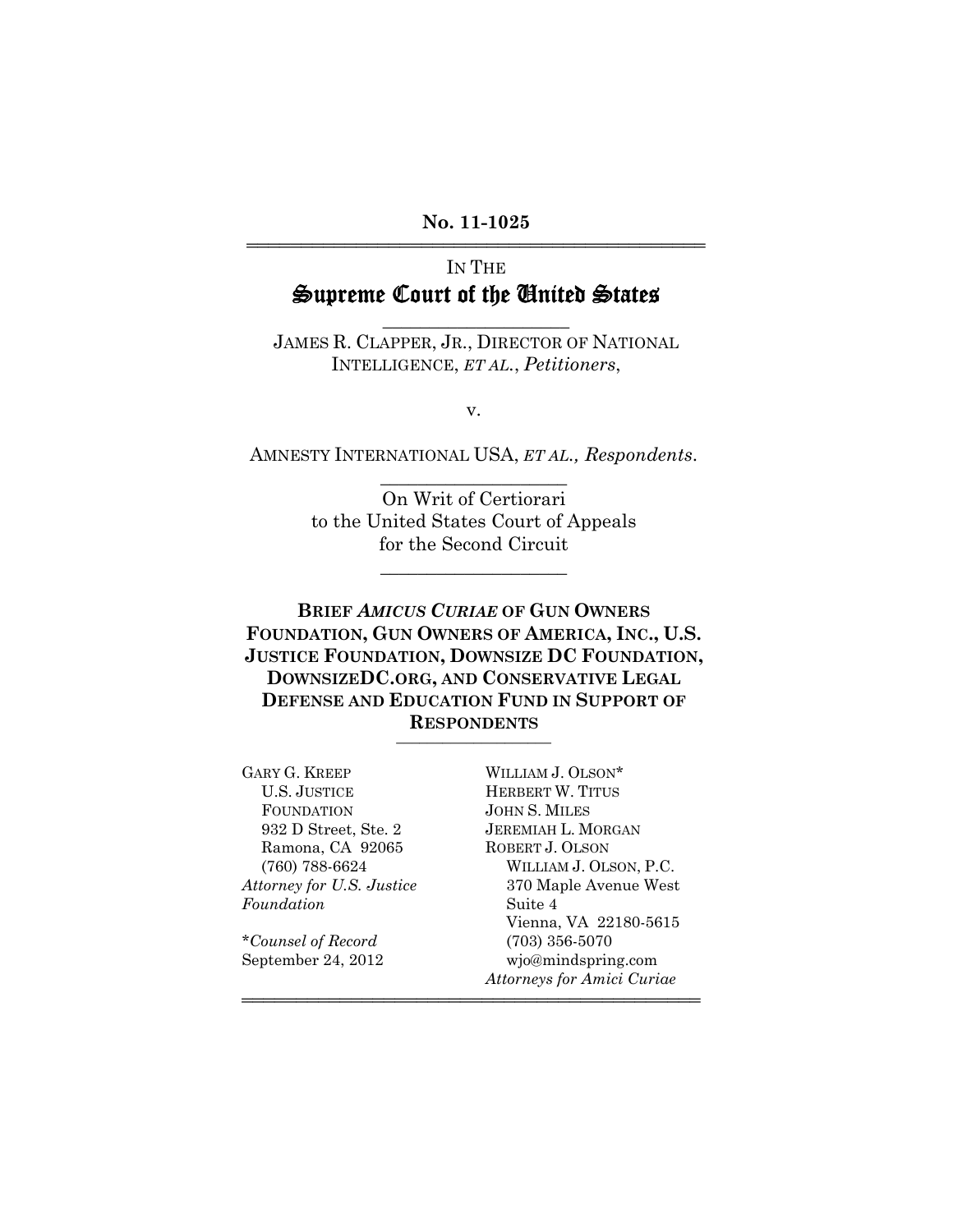# **TABLE OF CONTENTS**

| Page                                                                                                                                                         |
|--------------------------------------------------------------------------------------------------------------------------------------------------------------|
|                                                                                                                                                              |
|                                                                                                                                                              |
| Summary of Argument $\dots\dots\dots\dots\dots\dots\dots\dots$                                                                                               |
| Argument                                                                                                                                                     |
| I.<br>TO DETERMINE WHETHER RESPONDENTS HAVE<br>STANDING, THE COURT MUST FIRST<br><b>DETERMINE THE NATURE OF THE</b><br>CONSTITUTIONAL RIGHTS ALLEGED TO HAVE |
| A. Both the District Court and Court of<br>Appeals Focused on Injury in Fact,<br>without Defining the Legally Protected                                      |
| B. Respondents Assume that the Fourth<br>Amendment Right At Issue in this Case is<br>a Right to Privacy $\dots \dots \dots \dots \dots \dots \dots$          |
| C. The Threshold Interest Protected by the<br>Fourth Amendment is Property, Not<br>Privacy<br>6                                                              |
| D. The Supreme Court Rejected the<br>Government's "Incidental" Argument in                                                                                   |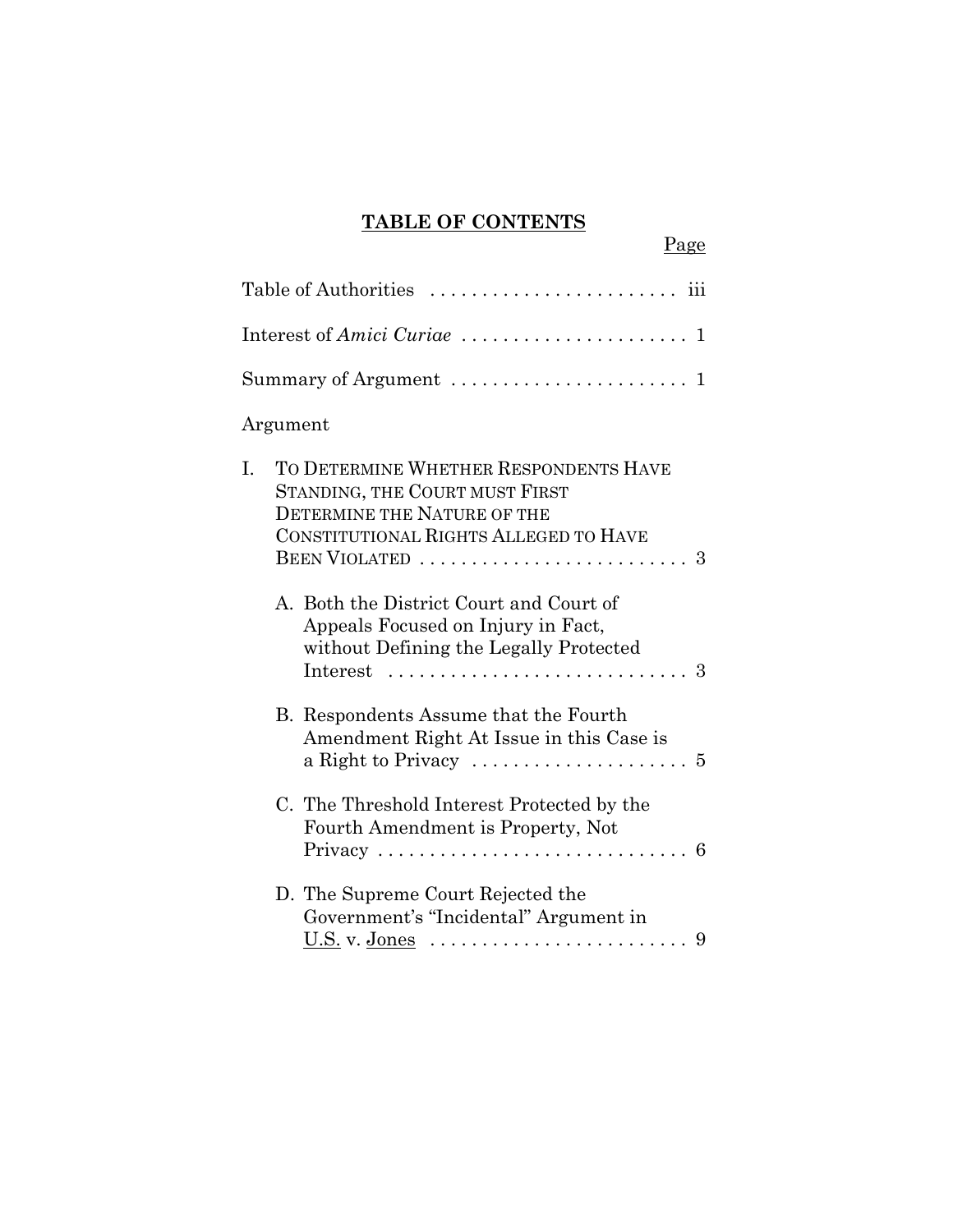|  | E. Olmstead Incorrectly Denied the<br>Existence of a Property Interest in<br>Electronic Communications  10                                                                                                                                                 |
|--|------------------------------------------------------------------------------------------------------------------------------------------------------------------------------------------------------------------------------------------------------------|
|  | II. THE QUESTION PRESENTED SHOULD BE<br><b>EVALUATED IN TERMS OF WHETHER THE</b><br><b>RESPONDENTS HAVE PRESENTED A CASE OR</b><br><b>CONTROVERSY BASED ON THE TEXT OF</b><br>ARTICLE III AND THE SEPARATION OF POWER<br>STRUCTURE OF THE CONSTITUTION  13 |
|  | A. Neither Petitioners Nor Respondents<br>Offer a Textual or Structural Analysis of<br>Article III Standing  13                                                                                                                                            |
|  | B. The Constitution's Text and Structure<br>Demonstrate This Court's Crucial Role in<br>Defending the People's Constitution $\ldots$ .<br>14                                                                                                               |
|  | C. Petitioners' Arguments Against Standing<br>Disregard this Court's Intended Role  16                                                                                                                                                                     |
|  | D. Fourth Amendment Rights Are<br>Indispensable Freedoms which Can Only<br>Be Protected by this Court  19                                                                                                                                                  |
|  | <b>III. IT IS ILLEGITIMATE TO DENY STANDING IN</b><br>ORDER TO INSULATE SENIOR GOVERNMENT<br>22<br>OFFICIALS<br>. <b>.</b> .                                                                                                                               |
|  | $CONCLUSION \ldots \ldots \ldots \ldots \ldots \ldots \ldots \ldots \ldots \quad 26$                                                                                                                                                                       |

ii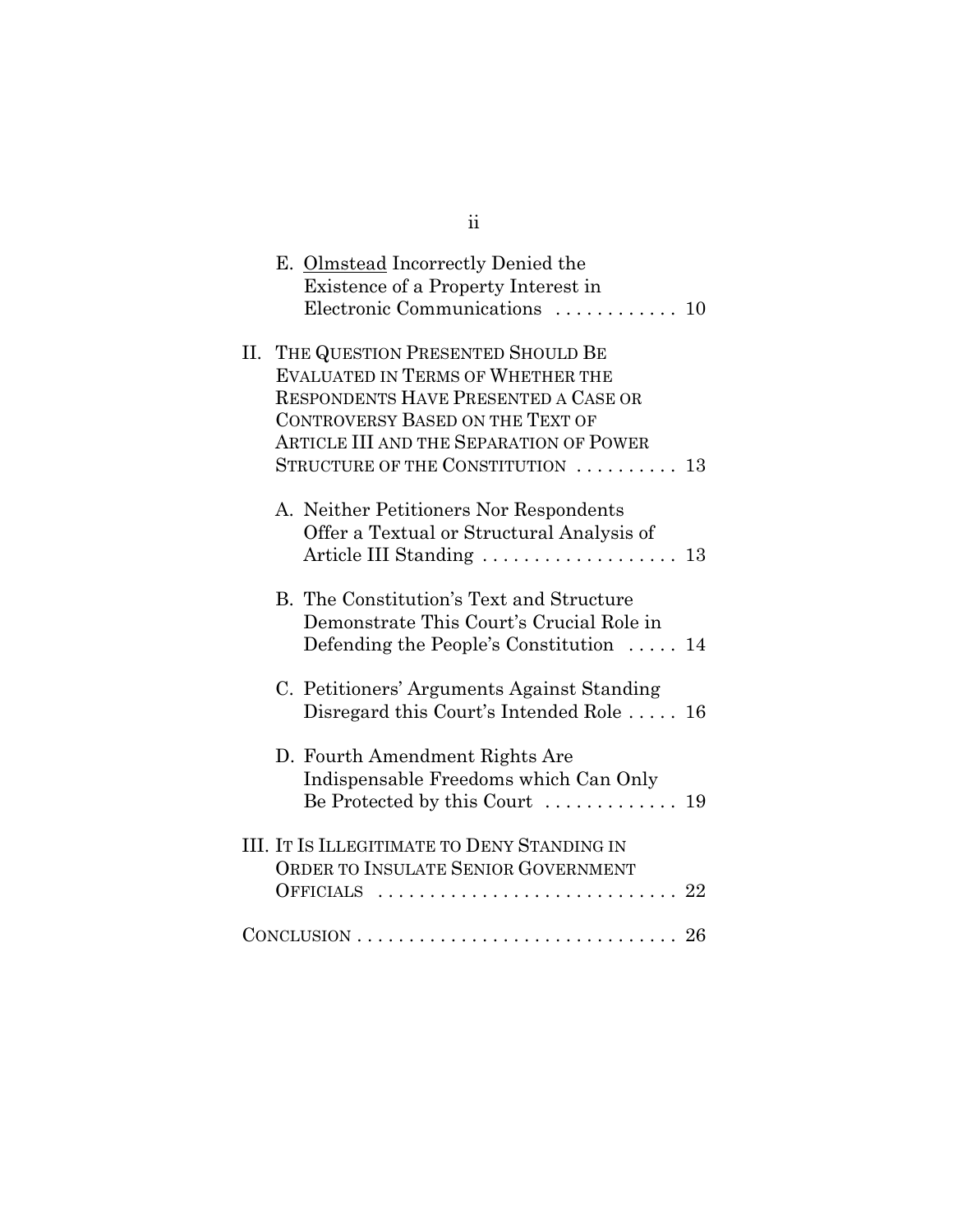# **TABLE OF AUTHORITIES**

| <u>U.S. CONSTITUTION</u>                                          |
|-------------------------------------------------------------------|
|                                                                   |
|                                                                   |
| <b>STATUTES</b>                                                   |
|                                                                   |
| CASES                                                             |
| Brinegar v. United States, 338 U.S. 160                           |
| 18, 19, 22, 24                                                    |
| Entick v. Carrington, 95 Eng. Rep. 807 (C.P.                      |
|                                                                   |
| Ex Parte Jackson, 96 U.S. 727 (1878)  10                          |
| <u>Dietz</u> v. <u>Doe</u> , 935 P.2d 611 (Wash. 1997)  8         |
| District of Columbia v. Heller, 554 U.S. 570                      |
|                                                                   |
| Hedges v. Obama, 2012 U.S. Dist. LEXIS 130354                     |
| $(S.D.N.Y. Sept. 12, 2012) \ldots \ldots \ldots \ldots \ldots 18$ |
| Katz v. United States, 389 U.S. 347 (1967) 2,6,12                 |
| <u>Lewis</u> v. Casey, 518 U.S. 343 (1996) 22                     |
| <u>Lujan</u> v. <u>Defenders of Wildlife</u> , 504 U.S. 555       |
|                                                                   |
| Martin v. Reynolds Metals Co., 342 P.2d 790                       |
|                                                                   |
| Olmstead v. United States, 277 U.S. 438                           |
|                                                                   |
| <u>Raines v. Byrd, 521 U.S. 811 (1997)</u> 16                     |
| United States v. Jones, 565 U.S. __, 132 S.Ct.                    |
|                                                                   |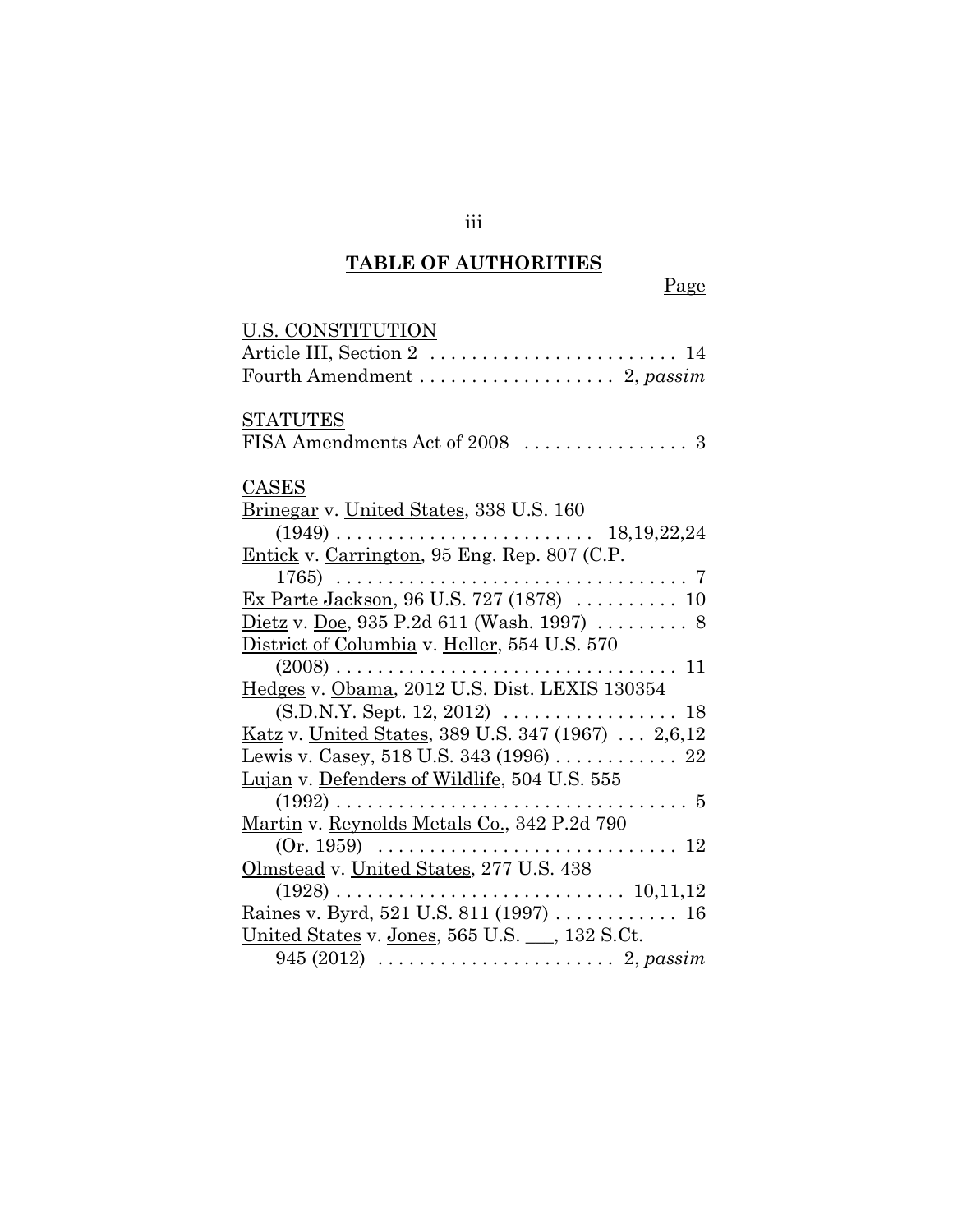**MISCELLANEOUS** 

| American Bar Association, Model Rules of               |  |  |
|--------------------------------------------------------|--|--|
| Professional Conduct, Comment on Rule                  |  |  |
| 1:6 Confidentiality of Information $\dots\dots\dots 8$ |  |  |
| N. Devins & M. Fitts, "The Triumph of Timing,"         |  |  |
| GEORGETOWN L.J. 86:351 (1997-98)  17                   |  |  |
| Federalist No. 78, G. Carey & J. McClellan,            |  |  |
| The Federalist $(1990)$<br>14,15                       |  |  |
| W. Harris, Tyranny on Trial: The Trial of the          |  |  |
| Major German War Criminals at the End of               |  |  |
| World War II At Nuremberg, Germany, 1945-              |  |  |
| 1946, Southern Methodist University Press              |  |  |
| 20,21                                                  |  |  |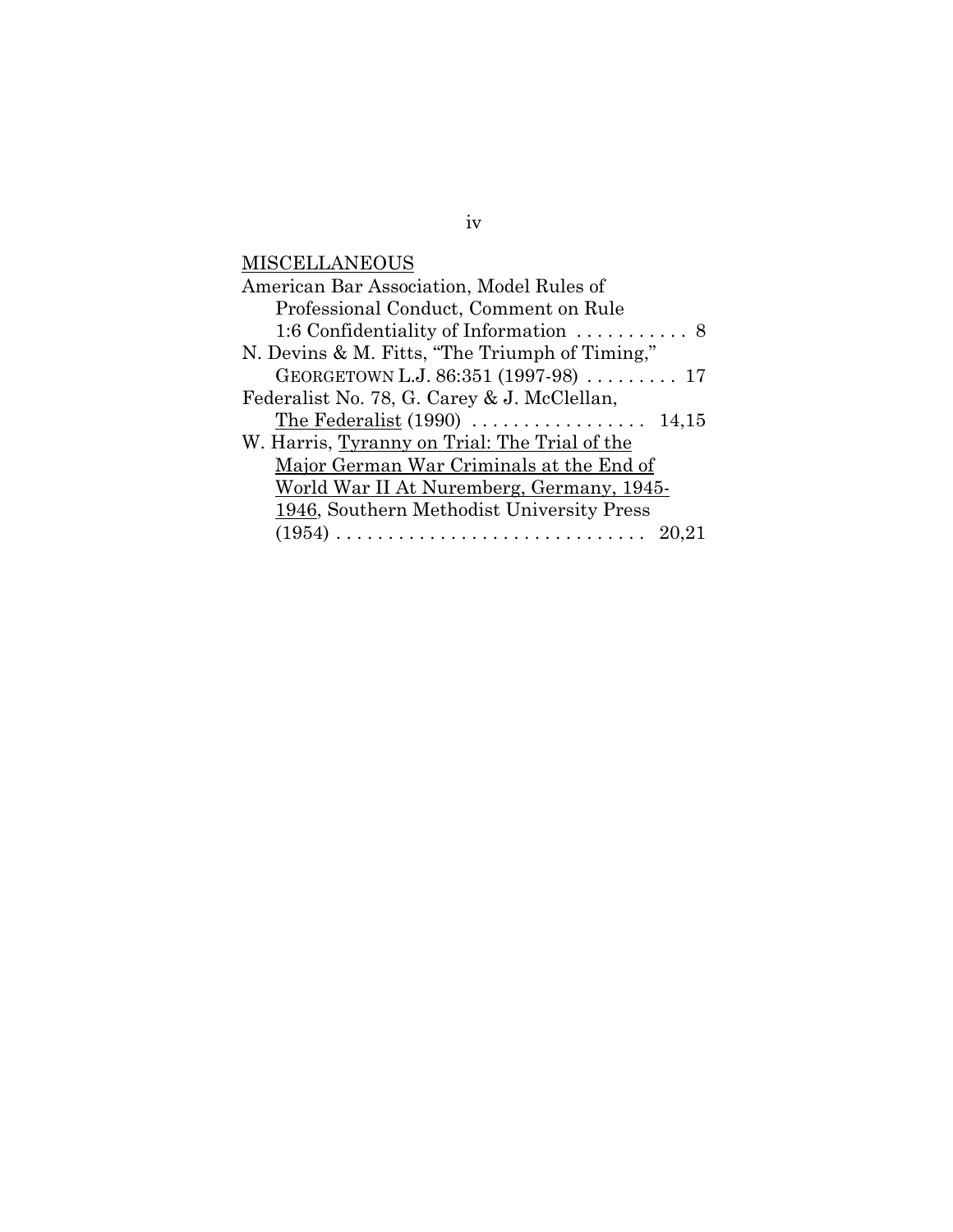#### **INTEREST OF** *AMICI CURIAE*<sup>1</sup>

*Amici curiae* Gun Owners Foundation, U.S. Justice Foundation, Downsize DC Foundation, and Conservative Legal Defense and Education Fund are nonprofit educational organizations, exempt from federal income tax under section 501(c)(3) of the Internal Revenue Code ("IRC"). Gun Owners of America, Inc., and DownsizeDC.org are nonprofit social welfare organizations, exempt from federal income tax under IRC section 501(c)(4).

*Amici curiae* are educational organizations interested in the proper interpretation of the U.S. Constitution. Most of these *amici* have filed numerous *amicus curiae* briefs in prior litigation, including in cases before this Court. All of these *amici* submitted an *amicus curiae* brief to this Court in United States v. Jones, 565 U.S. \_\_, 132 S.Ct. 945  $(2012)^2$ 

#### **SUMMARY OF ARGUMENT**

The court of appeals and the district court below purported to examine whether the Respondents have suffered an "injury in fact." Neither court examined the nature of the "legally protected interest" asserted as required under traditional standing analysis.

 $<sup>1</sup>$  It is hereby certified that the parties have consented to the filing</sup> of this brief and that no counsel for a party authored this brief in whole or in part, and no person other than these *amici curiae*, their members, or their counsel made a monetary contribution to its preparation or submission.

<sup>2</sup> http://lawandfreedom.com/site/constitutional/USvJones\_ Amicus\_Merits.pdf.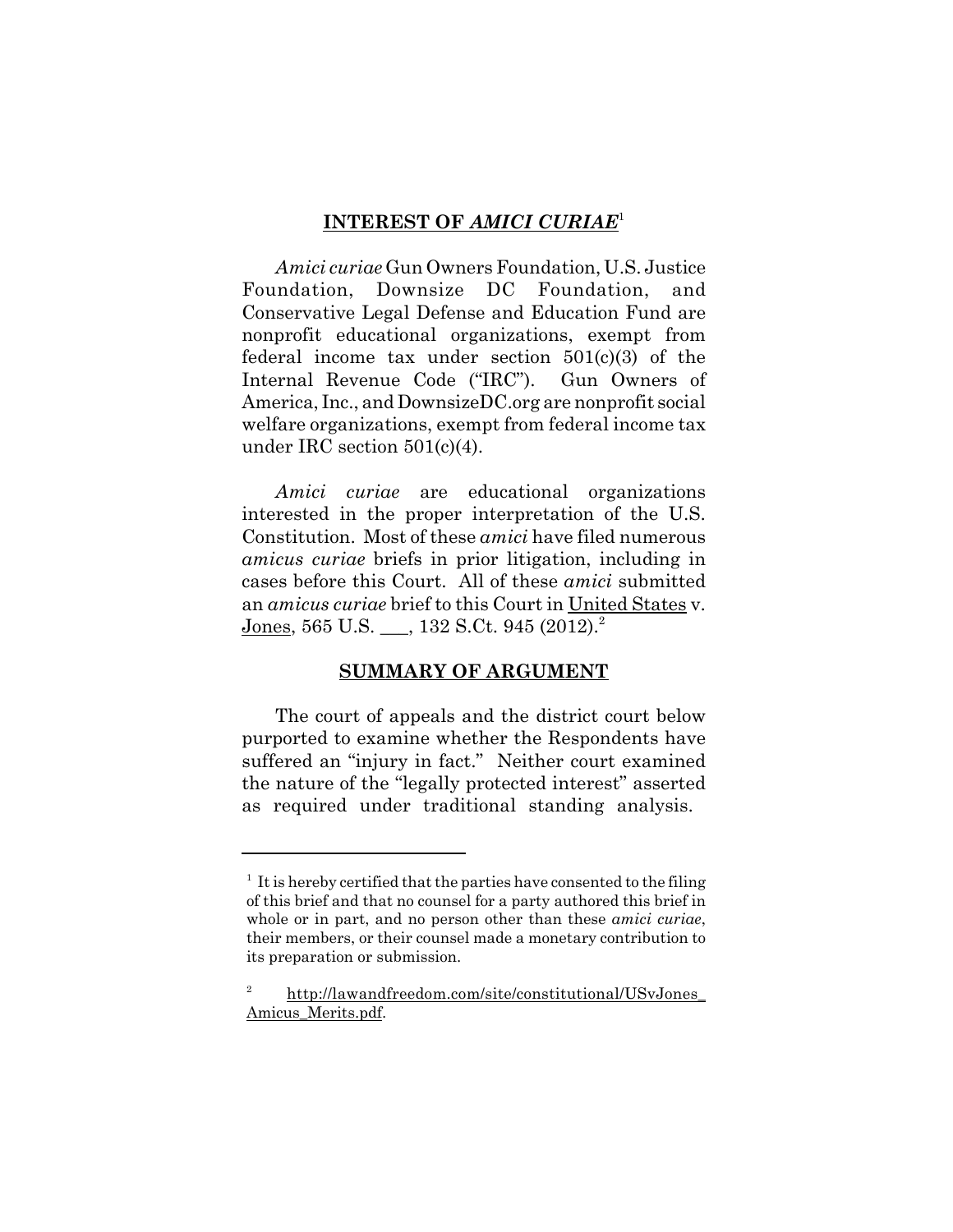Petitioners assume their interest to be a privacy one under a long line of cases since Katz v. United States. But the search and seizure of Respondents' international communications is best viewed as a violation of their exclusive property rights in their communications. The nature of Fourth Amendment law has changed significantly since this case was litigated and decided below, with this Court's decision earlier this year in United States v. Jones. Jones reestablished the primacy of property principles in search and seizure cases. Using a property analysis, Respondents have a protectable property interest in their electronic communications as they do in their written communications. In Jones, even a modest violation of property right was a Fourth Amendment protected interest. Thus, because Respondents are not "targeted" by the Petitioners, Petitioners' contention that their search and seizure of Respondents' communications is only "incidental," would be unavailing.

Like any constitutional issue, however frequently litigated, analysis must begin, or at least end, with a search for the meaning of the constitutional text. There is little question that the framers invested this Court with a crucial role to limit usurpation of the people's rights under the Constitution by the other two departments of government. Petitioners' arguments based on selected standing cases seeking to persuade this court not to perform its structural role are not persuasive. As Justice Robert Jackson explained, Fourth Amendment rights "belong in the catalog of indispensable freedoms." Yet, those rights are some "of the most difficult to protect since the officers are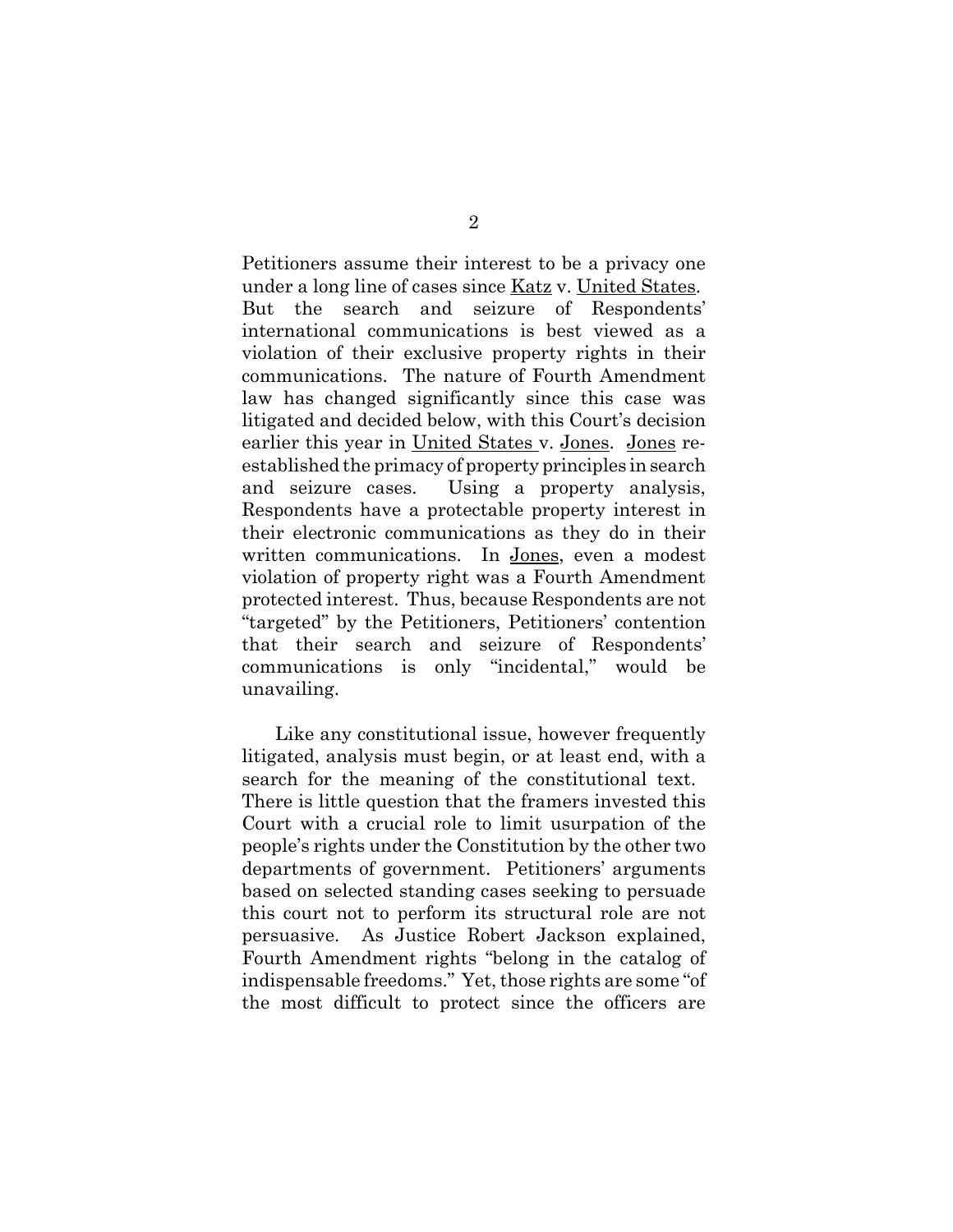themselves the chief invaders, and there is no enforcement outside of court."

Lastly, an amicus curiae brief filed by six former Attorneys General urge the Court to block Respondents' access to the courthouse door in order to give another layer of protection to government officials from being sued for violations of the constitutional rights. The Attorneys General's unprecedented plea for immunity through standing suggest that there are alternative forums for Respondents to assert their rights — defense in criminal proceedings and Freedom of Information requests. Neither would be an adequate substitute for injunctive relief. The meaning of the Article III case and controversy text must not be constricted to insulate senior government officials from accountability for their actions.

#### **ARGUMENT**

- **I. TO DETERMINE WHETHER RESPONDENTS HAVE STANDING, THE COURT MUST FIRST DETERMINE THE NATURE OF THE CONSTITUTIONAL RIGHTS ALLEGED TO HAVE BEEN VIOLATED.**
	- **A. Both the District Court and Court of Appeals Focused on Injury in Fact, without Defining the Legally Protected Interest.**

The district court below originally held that the Respondents (plaintiffs below) lacked standing to challenge the FISA Amendments Act of 2008 ("FAA"),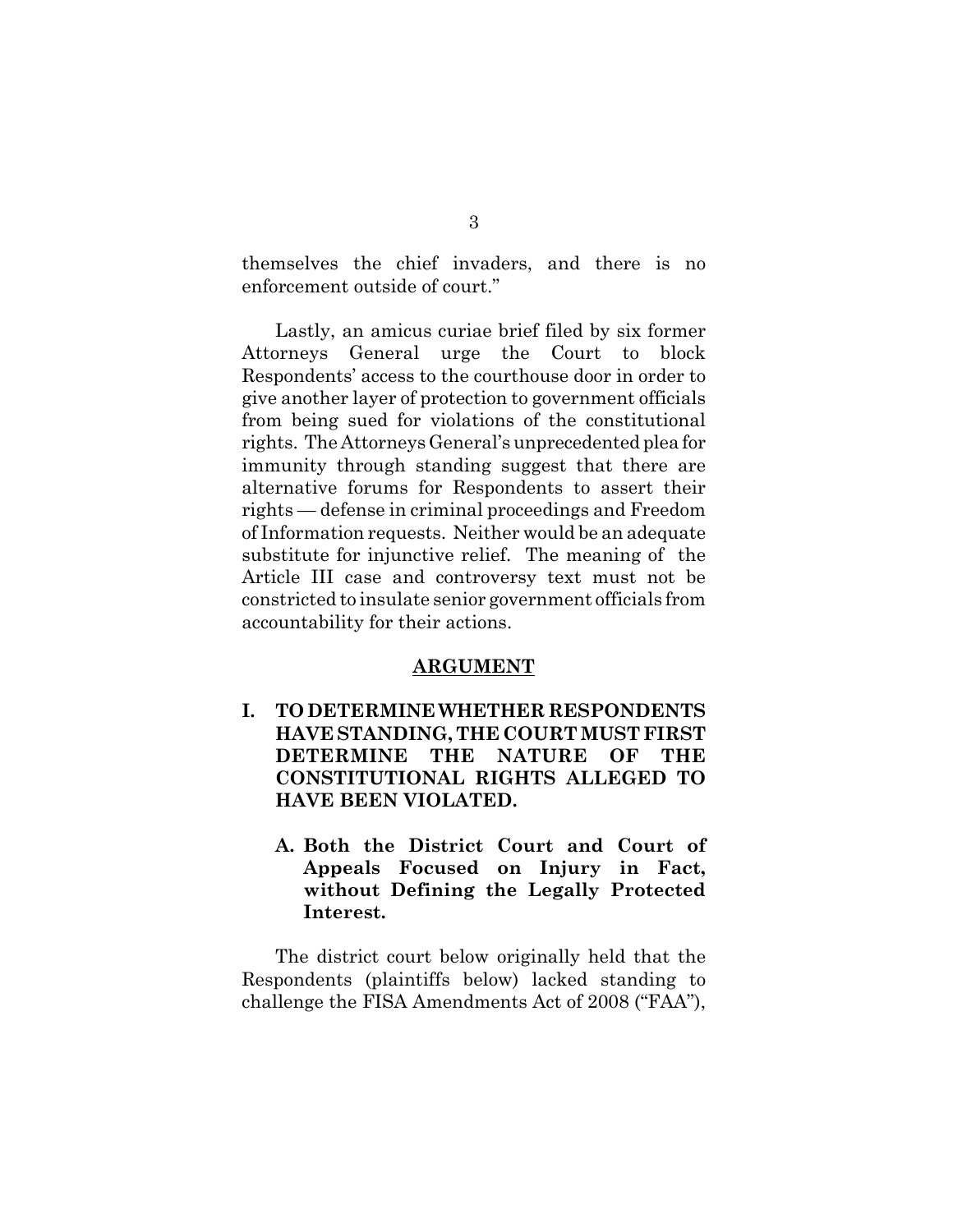believing that "[t]his case turns on whether the plaintiffs have met the irreducible constitutional minimum of personal, particularized, concrete injury in fact without turning to the additional prudential aspects of standing."3 The district court did not view Respondents' fear of being monitored or the professional and economic costs they incurred to avoid surveillance as sufficient to support standing. Thus, the district court granted summary judgment for Petitioners and dismissed the complaint without reaching the merits of the Respondents' claims.<sup>4</sup>

The court of appeals disagreed. Observing that the "government did not submit any evidence of its own [and] at oral argument[,] the government said it accepted the factual submissions of the plaintiffs as true for purposes of these motions."5 The court of appeals concluded that the plaintiffs' allegations regarding the fear of surveillance, as well as the economic and professional costs reasonably incurred to protect their international communications, constituted "injury in fact" sufficient to support standing. $6$ 

In their decisions, both district court and the court of appeals purported to follow a practice established in

 $3$  Amnesty Int'l v. Clapper, 646 F.Supp.2d 633, 643-44 (D.D.C. 2009) ("Amnesty I").

<sup>4</sup> *Id.* at 658.

 $5$  Amnesty Int'l v. James Clapper, 638 F.3d 118, 129 (2d Cir. 2011) ("Amnesty II").

<sup>6</sup> *Id.,* pp. 129-31.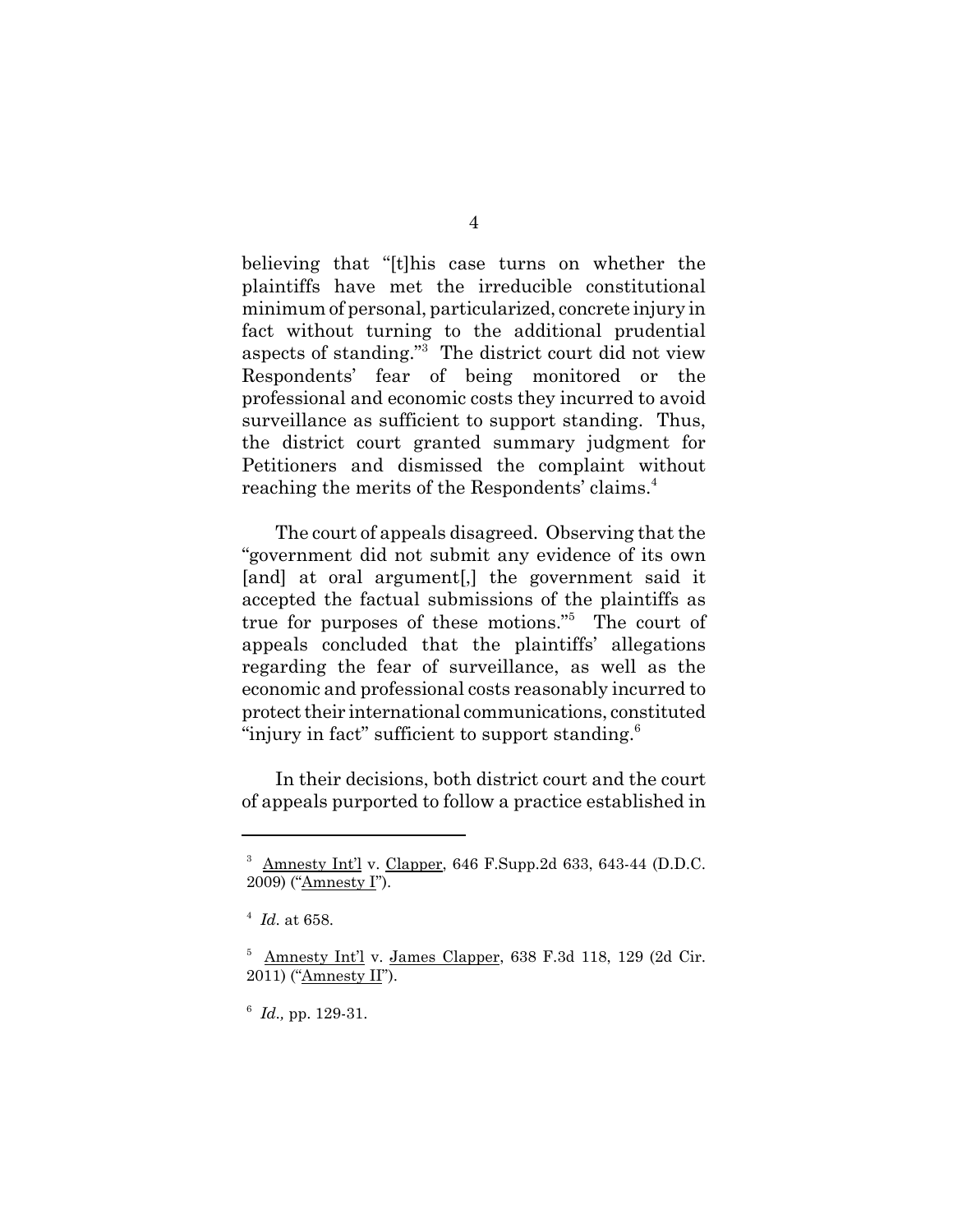a long line of standing cases to first determine whether a plaintiff has suffered an "injury in fact" — generally defined as "an invasion of a **legally protected interest** which is ... concrete and particularized ... and ... 'actual or imminent, not 'conjectural' or 'hypothetical....''" Lujan v. Defenders of Wildlife, 504 U.S. 555, 560 (1992) (emphasis added). However, both courts omitted any exposition of the "legally protected interest" involved. Identification of the specific constitutional right at issue in the case is a necessary prerequisite to determining if a plaintiff has suffered "injury in fact."

### **B. Respondents Assume that the Fourth Amendment Right At Issue in this Case is a Right to Privacy.**

Respondents advance two theories of standing in this case. First, they argue that, due to the "substantial risk" that their communications may be intercepted, they have had to "take costly and burdensome measures to protect" themselves, which constitutes a concrete harm. Respondents Brief ("Resp. Br."), p. 24. Second, Respondents argue that there is a "threat of imminent surveillance" which "constitutes a cognizable injury...." *Id*., p. 25. Both of these theories of harm appear to be premised on the argument that "[c]itizens and residents of the United States have a constitutionally protected **privacy interest** in the content of their telephone calls and e-mails." *See* Respondents' "Memorandum in Support of Motion for Summary Judgment," p. 17 (emphasis added). Respondents described the interest protected by the Fourth Amendment as privacy, following principles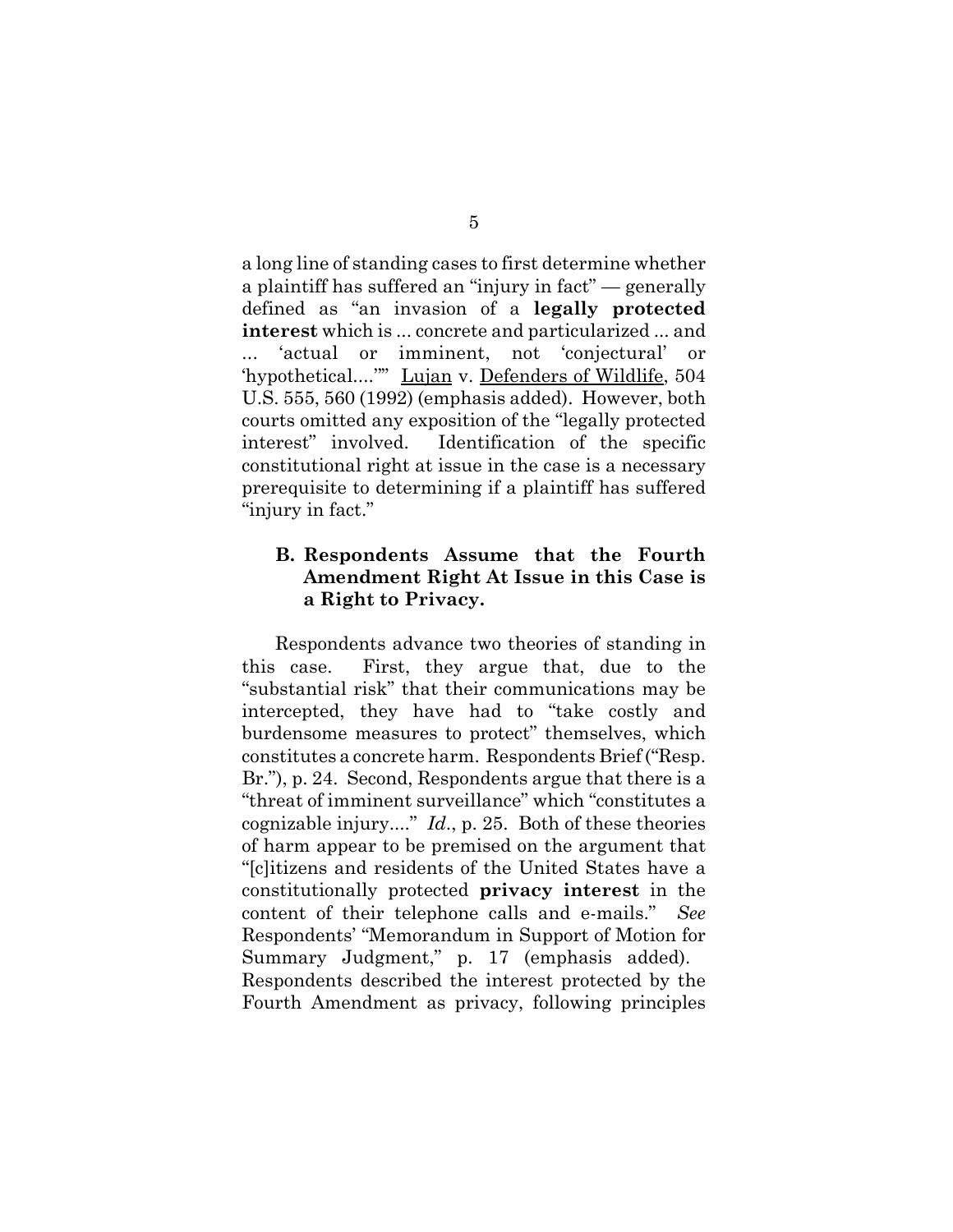established 45 years ago by this Court in Katz v. United States, 389 U.S. 347 (1967).

Petitioners never discuss the nature of the right asserted by Respondents, but rather repeatedly focus on the absence of an **intentional** search or seizure, and repeatedly downplay the **inevitable** intrusion into Americans' Fourth Amendment rights as "**incidental**" to the non-U.S. persons who are the primary targets of electronic surveillance. *See* Brief of Petitioners ("Pet. Br."), pp. 4, 7, 9, 10, 18, 19, 21, 23, 24, 29, 30, 33, 37, 39, 40; *see also* Petition for Certiorari, pp. 16, 18, 20, 23.

Petitioners never identify Respondents's rights as privacy, but their repeated discussion of incidental intrusion indicates they did not view Respondents as having a property right. Certainly neither party addressed the property interest that the Fourth Amendment was foremost designed to protect.

#### **C. The Threshold Interest Protected by the Fourth Amendment is Property, Not Privacy.**

The FAA challenge below was filed after FAA was signed into law on July 10, 2008, the district court's opinion was issued on August 20, 2009, and the court of appeals decision came on March 21, 2011 — all well before this Court's January 23, 2012 decision in United States v. Jones, *supra*. As such, it is not surprising that the shift in Fourth Amendment law occasioned by Jones has played no part in the litigation of this case to this point.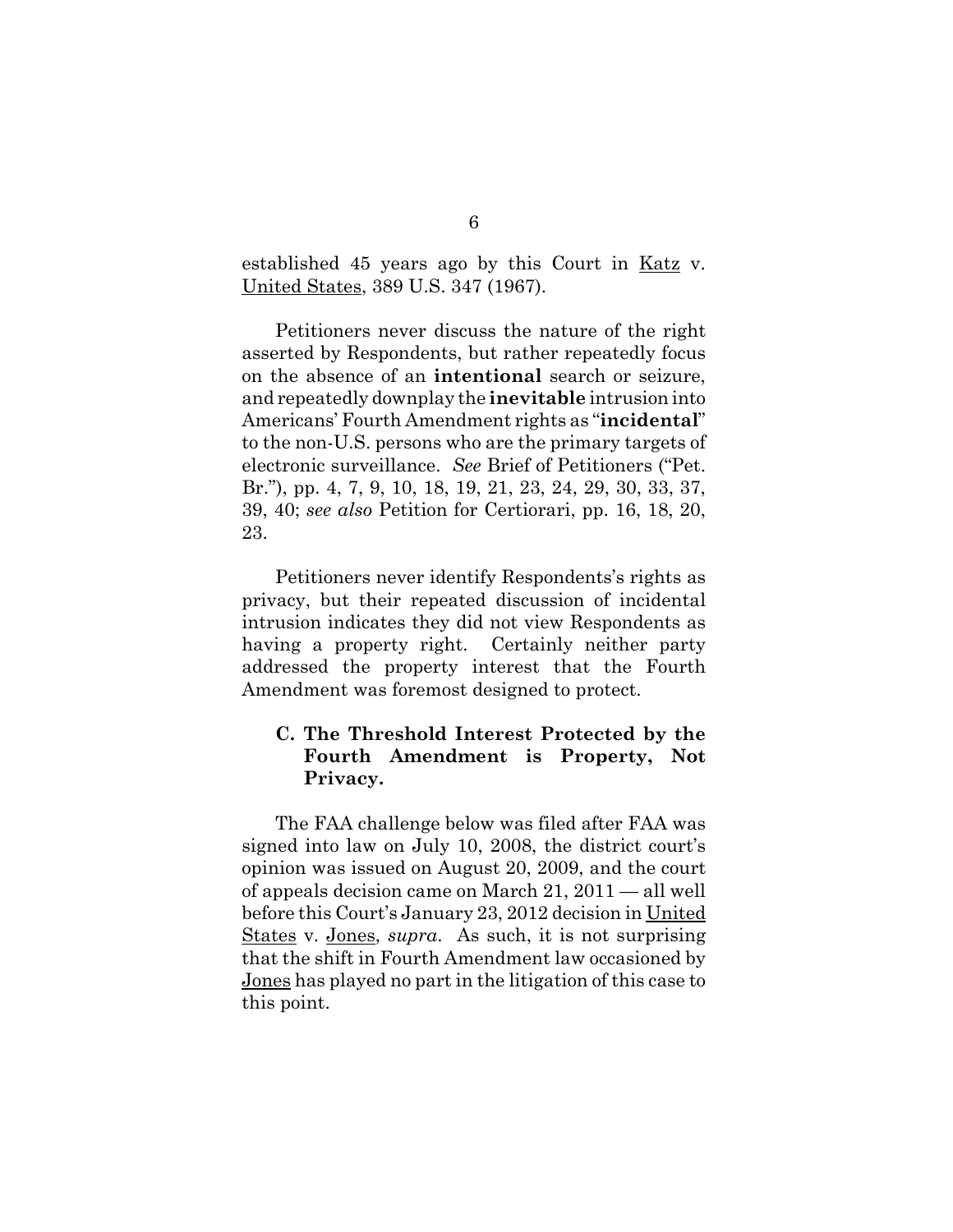In Jones, the government attached a GPS tracking device to Mr. Jones' vehicle and used it to track him for a prolonged period without a warrant. This Court found the placement of the device on the car was a

search, and made it clear that whatever privacy interest might be protected by the Fourth Amendment, the threshold interest is one of property, and it is the property issue which must be addressed first. This primacy of property is dictated by (i) the historic tie of search and seizure law to the protection of property rights, (ii) the text of the Fourth Amendment, and (iii) this Court's holding in Jones.

First, as Justice Scalia explained, the intended property basis for the Fourth Amendment was illustrated by a case considered to be "'the true and ultimate expression of constitutional law' with regard to search and seizure" —  $Entick v. Carrington, 95 Eng.$ </u> Rep. 807 (C.P. 1765) — where for purpose of search and seizure analysis, a man was declared to be "a trespasser, though he does no damage at all...." Jones, *supra*, p. 949.

Second, the constitutional text reinforced the property foundation of the Fourth Amendment:

The text of the Fourth Amendment reflects its close connection to **property**, since otherwise it would have referred simply to "the right of the people to be secure against unreasonable searches and seizures"; the phrase "in their **persons, houses, papers, and effects**" would have been superfluous. [*Id*. (emphasis added).]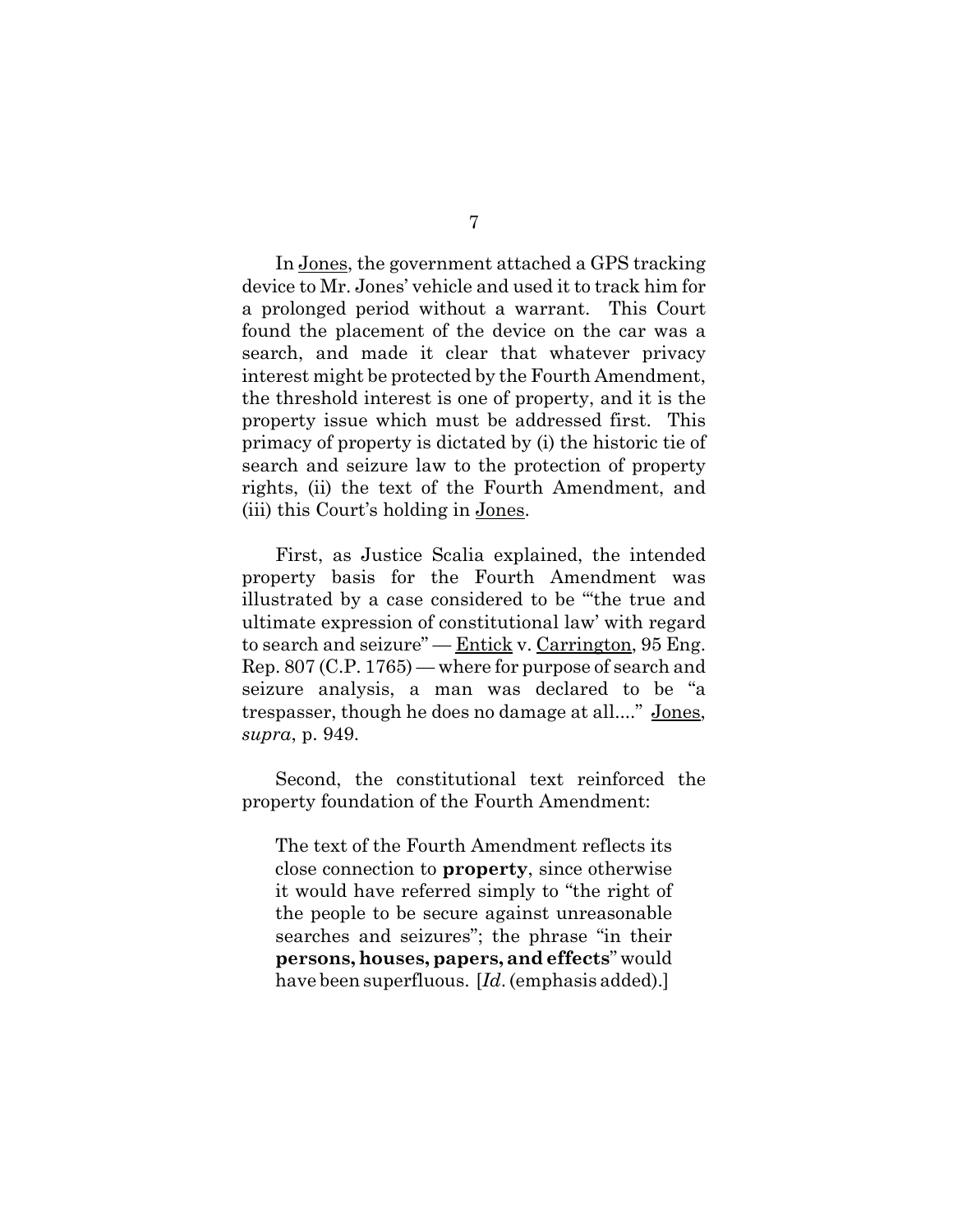Lastly, Justice Scalia never applied an "expectation of privacy" test in the Jones case, having concluded that "Jones' Fourth Amendment rights do not rise or fall with the *Katz* formulation." *Id.*, p. 950. The lesson from Jones is that if a property right has been violated, the court's analysis can begin and end with the property analysis.

Applying a property analysis to this case, the attorney Respondents alleged a property interest in their confidential communications with clients. Lawyers are not only entitled to participate in obtaining such confidential communications, but are ethically obligated to maintain possession of those communications, whether written down or committed to memory, to the exclusion of all others.<sup>7</sup> A lawyer's duty of confidentiality can even extend to the identity of his client.<sup>8</sup> A lawyer's interest, therefore, is fundamentally a property interest in protecting communications with a client.

Likewise, the Respondent journalists have a possessory interest in their communications with others. The information journalists collect is generally later packaged and sold. A journalist often must protect the identity of a confidential informer. Unless

<sup>7</sup> *See generally*, American Bar Association, Model Rules of Professional Conduct, Comment on Rule 1:6 Confidentiality of Information. http://www.americanbar.org/groups/professional\_ responsibility/publications/model\_rules\_of\_professional\_conduct /rule\_1\_6\_confidentiality\_of\_information/comment\_on\_rule\_1\_6. html.

<sup>8</sup> *See, e.g.*, Dietz v. Doe, 935 P.2d 611 (Wash. 1997).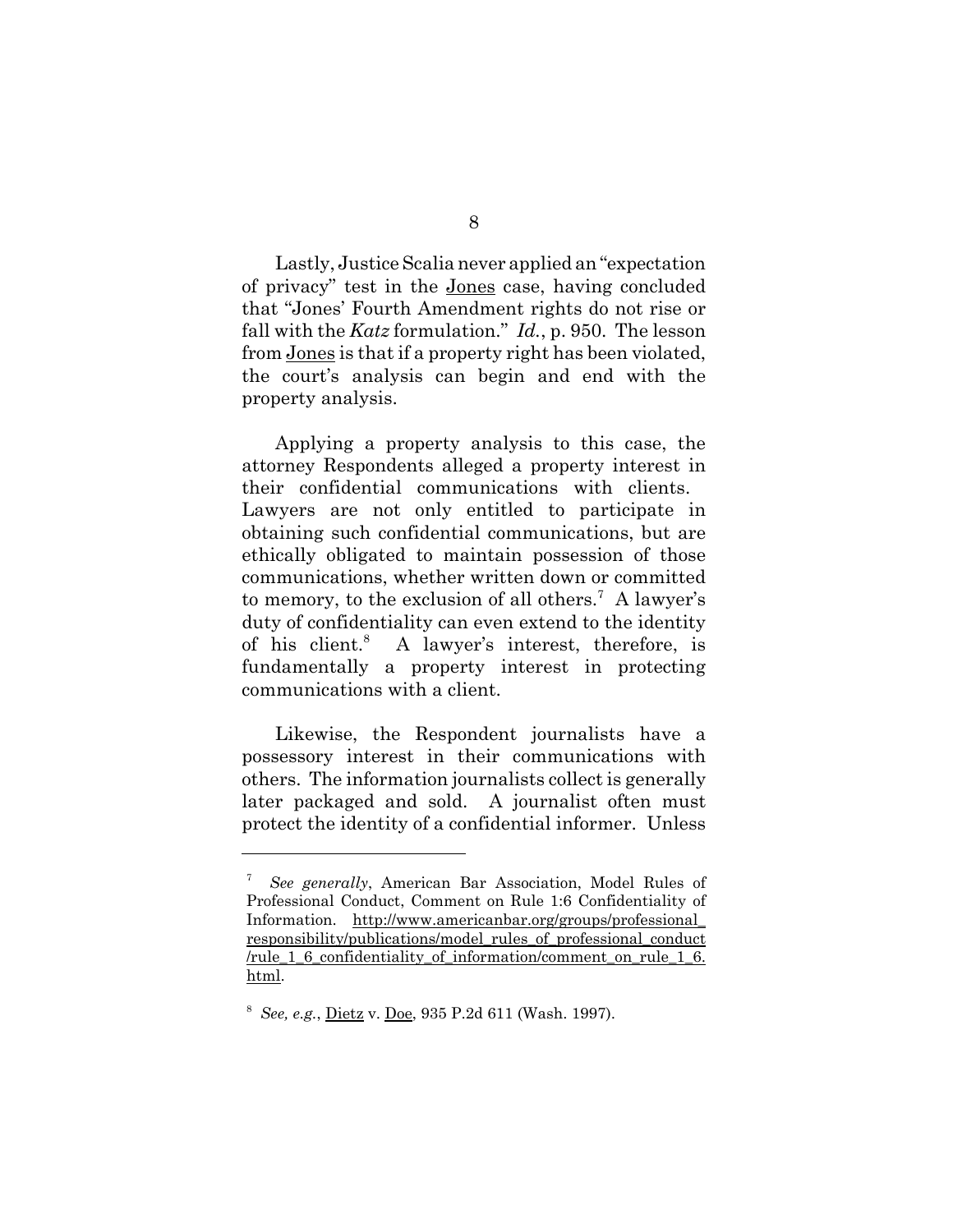such information is maintained exclusively until a journalist chooses to publish that information, and unless promised confidences are kept, the journalist cannot perform his function as a member of the fourth estate. His very livelihood depends upon his ownership of information he collects, and the cultivation and earned trust of confidential sources. Like the lawyer's interest then, the journalist's interest is best understood as a proprietary interest in his communications with others.

## **D. The Supreme Court Rejected the Government's "Incidental" Argument in U.S. v. Jones.**

Petitioners repeatedly claim that any interception of Respondents' electronic communications would be "incidental." While such an argument may have a role in a jurisprudential Fourth Amendment privacy analysis, it has no place in a Fourth Amendment property analysis.

In Jones, *supra*, the government argued that there had been no Fourth Amendment violation because "**at most**, [the placement of the GPS tracking device] involved a **technical trespass**" or a "**modest** ... **intrusion**" onto Jones' property, as if the property interest there was merely incidental. Petitioner's Brief in U.S. v. Jones, pp. 15-16 (emphasis added). But a majority of the Court "rejected the argument that although a 'seizure' had occurred 'in a 'technical' sense' ... no Fourth Amendment violation occurred...." Jones, 132 S.Ct. at 951 (citations omitted).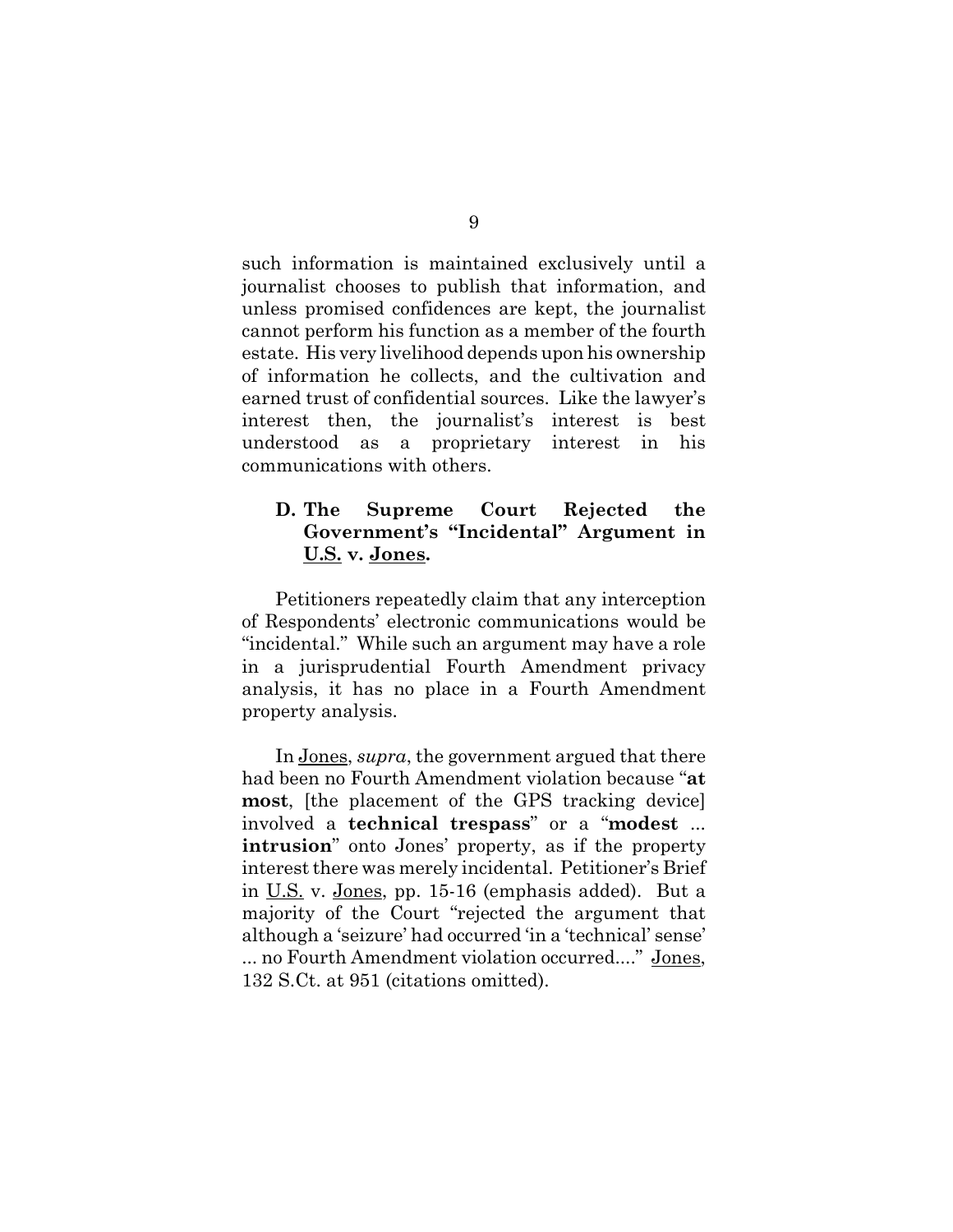Because Respondents have a property right to the electronic communications they send over a wire, just as real as their property right in a letter they send through the mail, $9$  the government's warrantless search or seizure of that communication is material, regardless of whether it was intentional or incidental.

### **E. Olmstead Incorrectly Denied the Existence of a Property Interest in Electronic Communications.**

In the majority opinion in Jones, Justice Scalia noted that "[t]he concurrence faults our approach for 'present[ing] particularly vexing problems' **in cases that do not involve physical contact**, such as those that involve the transmission of electronic signals." *Id.*, 132 S.Ct. at 953. Justice Sotomayor too, noted that "[i]n cases of **electronic** or other novel modes of surveillance that do **not** depend upon a **physical invasion** on property, the majority opinion's trespassory test may provide little guidance." *Id.* at 955 (emphasis added). Both opinions seemed to assume the holding of the overruled Olmstead opinion that "electronic signals" are not property. As a result, the majority abandoned exclusive reliance on property principles, believing them insufficient to protect

<sup>&</sup>lt;sup>9</sup> See, e.g., Ex Parte Jackson, 96 U.S. 727, 733 (1878) ("No law of Congress can place in the hands of officials connected with the postal service any authority to invade the secrecy of letters and such sealed packages in the mail; and all regulations adopted as to mail matter of this kind must be in subordination to the great principle embodied in the fourth amendment of the Constitution.").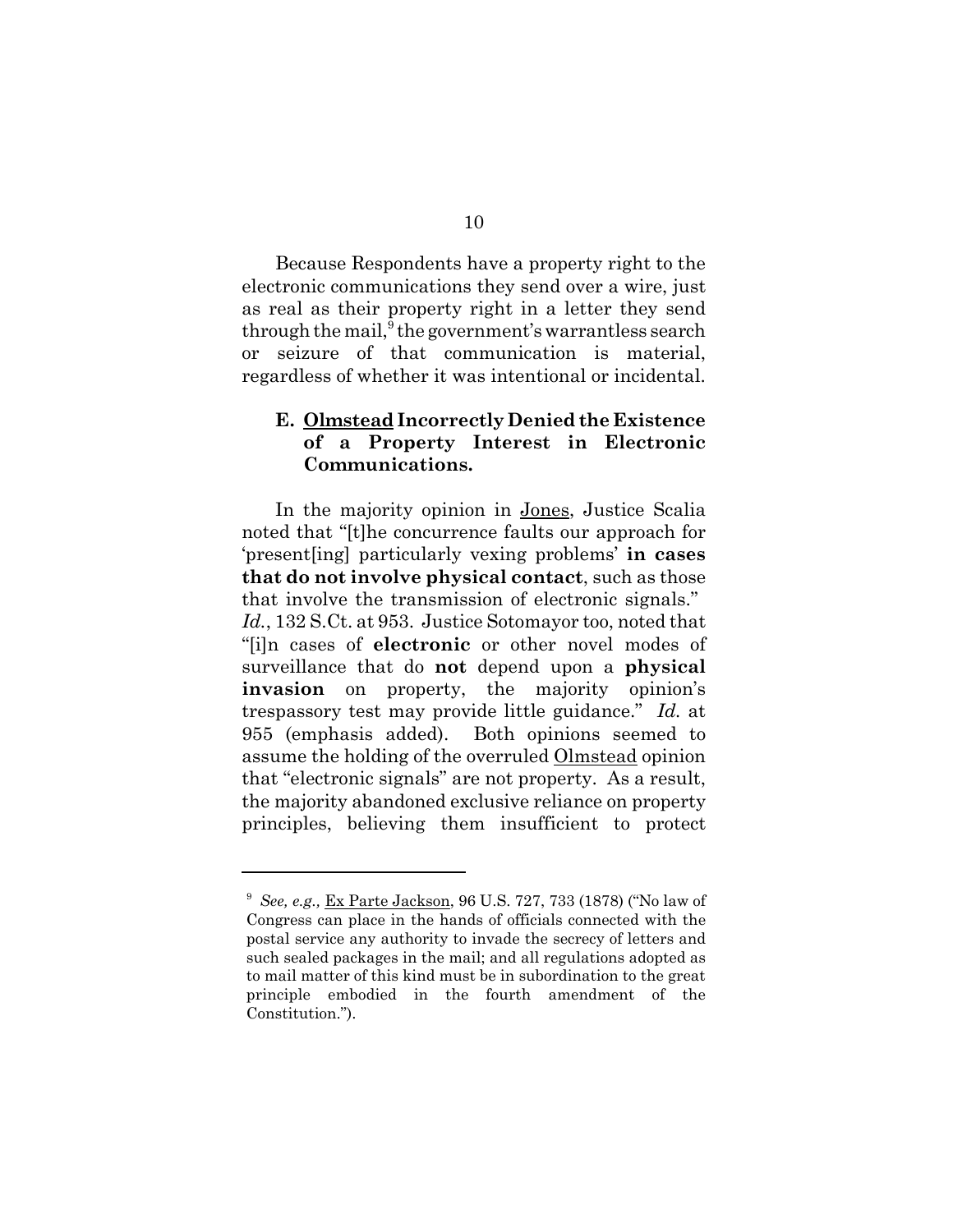against electronic surveillance, and believing that only the Katz ideas of privacy could govern in such situations. *Id.* at 954.

In Olmstead v. United States, 277 U.S. 438 (1928), this Court held that the use of wiretaps to intercept telephone conversations did not constitute a Fourth search or seizure because "[t]here was no [physical] entry of the houses or offices of the defendants." *Id.* at 464. The Court based this holding on the erroneous premise that a Fourth Amendment search must be "of **material things**...." *Id*. (emphasis added). Thus, while a physical message in the mail "is a paper," nonphysical messages "passing over ... the wires beyond [one's] house ... are not...." *Id.* at 466.

In reaching this conclusion, the Court ignored one of the most basic principles of interpreting constitutional law — that its protections are not limited to instrumentalities that existed during the founding era, but also their modern day analogues. For example, in District of Columbia v. Heller, 554 U.S. 570 (2008), Justice Scalia explained that:

Some have made the argument, bordering on the frivolous, that only those arms in existence in the 18th century are protected by the Second Amendment. We do not interpret constitutional rights that way. Just as the First Amendment protects **modern forms of communications**, e.g., Reno v. ACLU, ... and the Fourth Amendment applies to **modern forms of search**, e.g., Kyllo v. United States, ... the Second Amendment extends, prima facie,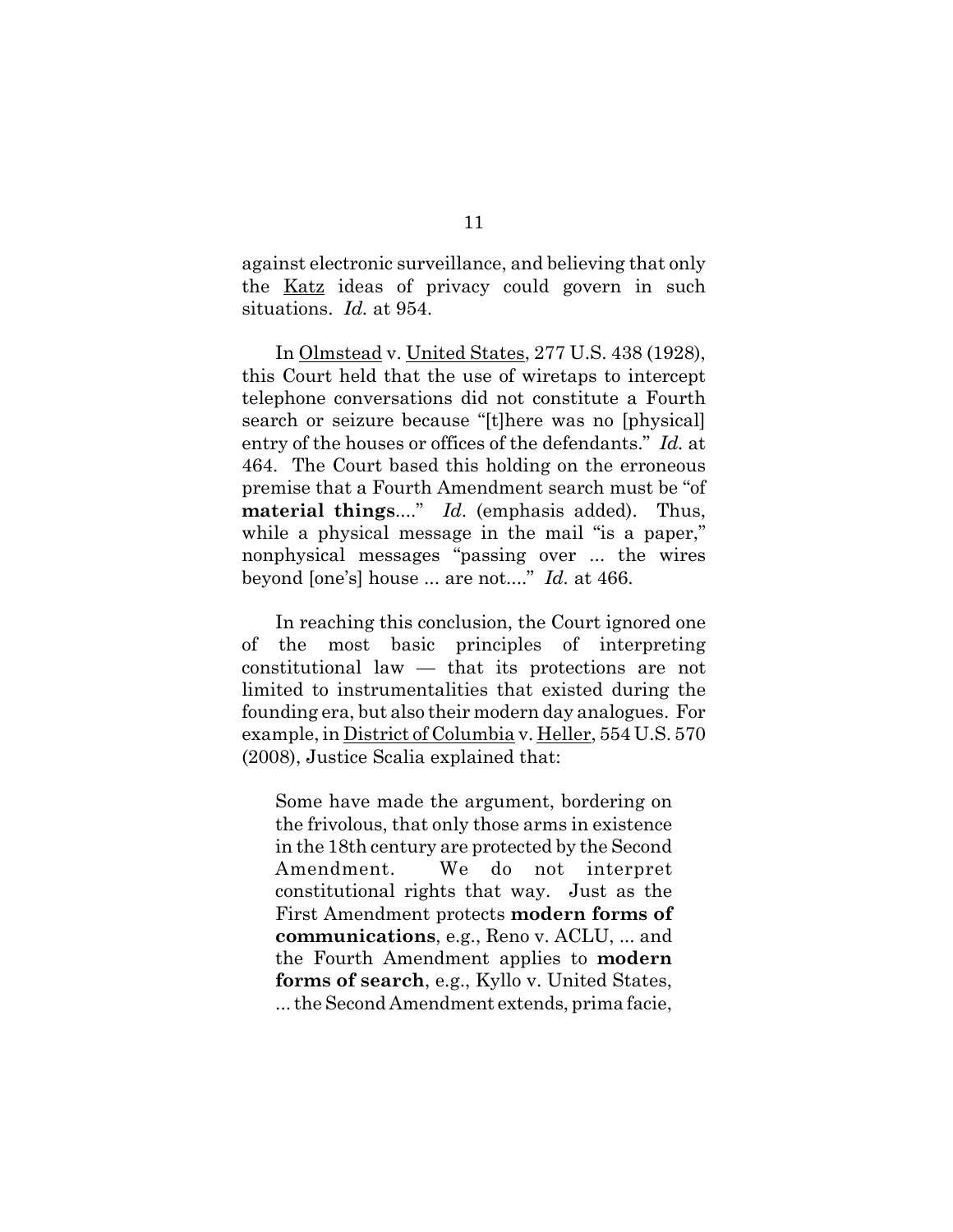to all instruments that constitute **bearable arms**, even those that were not in existence at the time of the founding. [*Id.* at 582 (emphasis added).]

Indeed, writing in dissent in Olmstead, Justice Holmes noted that "[c]lauses guaranteeing to the individual protection against specific abuses of power, must have a similar capacity of adaptation to a changing world." Olmstead at 472 (Holmes, J., dissenting).<sup>10</sup>

While the Katz Court overruled Olmstead, it did not reject Olmstead based on property principles, but based on the newly-created "reasonable expectation of privacy." Katz could have been decided on property grounds, since Mr. Katz presumably had paid for his call by putting coins into a public pay phone, thereby renting the equipment and therefore acquiring a leasehold interest in the phone booth as well the phone lines over which his call was placed. Erroneously rejecting the application of property principles to electronic communications, the Katz Court instead began a public policy fascination with a "right to privacy" that was not fundamentally re-examined and modified until 45 years later in U.S. v. Jones.

<sup>&</sup>lt;sup>10</sup> Some courts have modernized their view of property rights and the law of trespass. *See, e.g.*, Martin v. Reynolds Metals Co., 342 P.2d 790 (Or. 1959) ("[W]e may define trespass as any intrusion which invades the possessor's protected interest in exclusive possession, whether that intrusion is by visible or invisible pieces of matter or by energy which can be measured only by the mathematical language of the physicist.").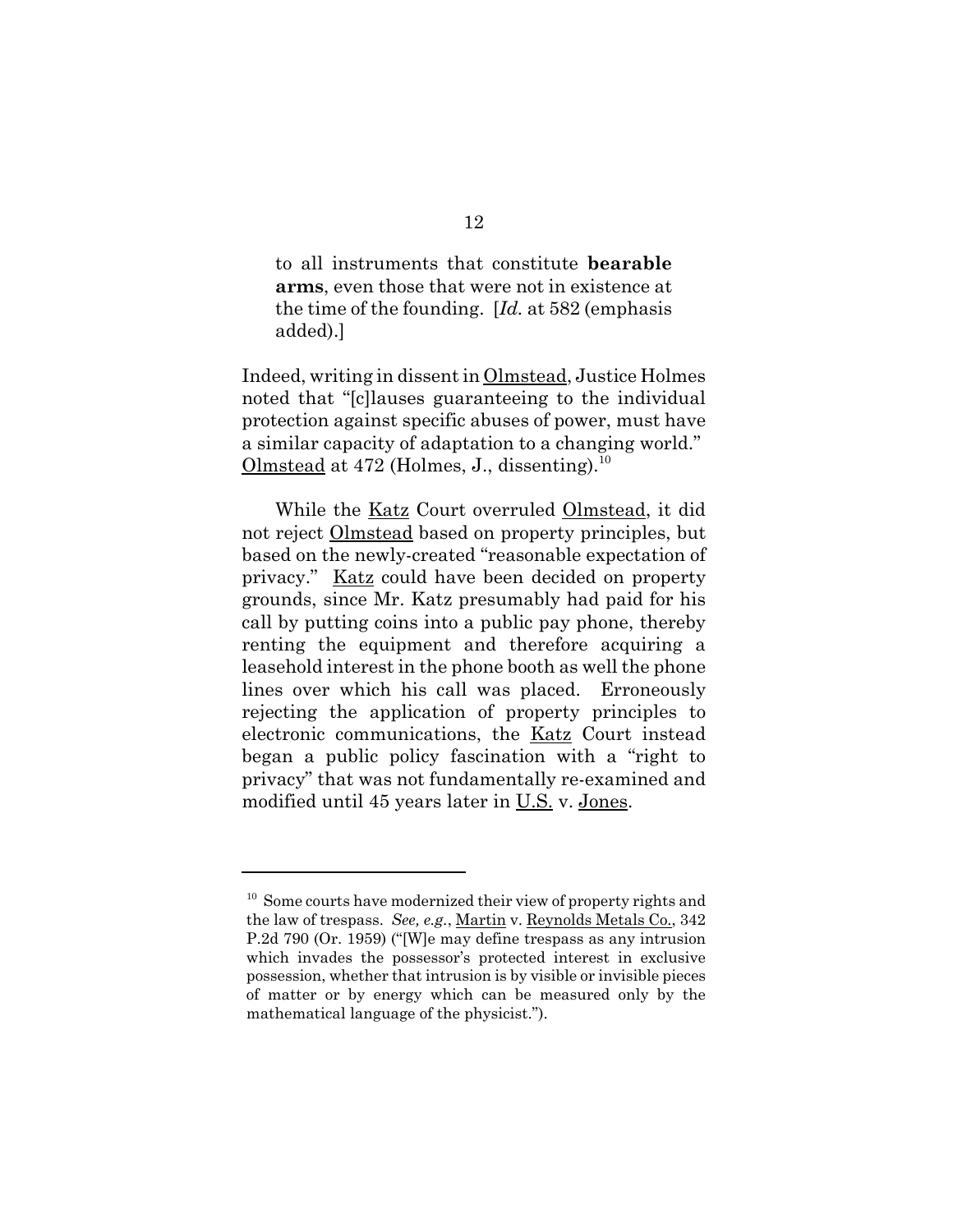By its decision in Jones, this Court has restored the property principle to its original provenance in its Fourth Amendment jurisprudence. Consequently, Respondents' legally protected interest is best understood not as a mere interest in privacy, but as a right to exclusive possession of their proprietary interest in their business communications. Thus, they have standing regardless of whether their communications were "targeted" or only "incidentally collected." Both actions trespass upon Respondents' right to exclude others from interfering with their possessory interests.

**II. THE QUESTION PRESENTED SHOULD BE EVALUATED IN TERMS OF WHETHER THE RESPONDENTS HAVE PRESENTED A CASE OR CONTROVERSY BASED ON THE TEXT OF ARTICLE III AND THE SEPARATION OF POWER STRUCTURE OF THE CONSTITUTION.**

## **A. Neither Petitioners Nor Respondents Offer a Textual or Structural Analysis of Article III Standing.**

Neither Petitioners nor Respondents analyze the standing issue according to the constitutional text. Petitioners refer frequently to "Article III standing," "Article III injury in fact," "Article III jurisdiction," and "Article III purposes" (*e.g.,* Pet. Br., p. 10, 24), and limit themselves to a discussion of selected Supreme Court cases. While Petitioners seek to avoid review by this Court, asserting the prerogatives of the Executive Branch, they do not explain the constitutional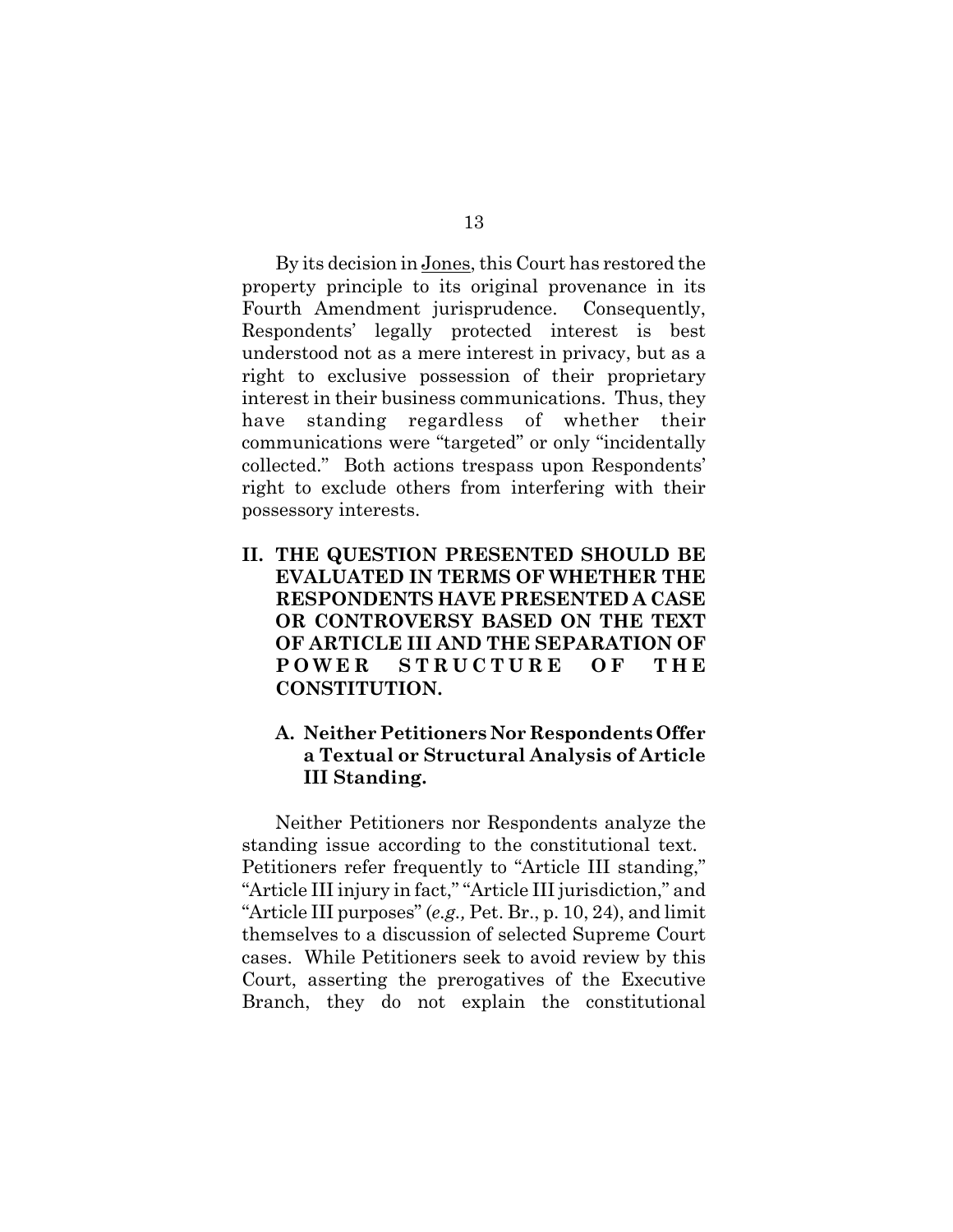underpinnings of their argument. Respondents use similar phrases, sometimes making an argument based on what Article III does not require. *E.g.*, Resp. Br., p. 26. Each party's analysis is limited to the holdings of prior cases. While the principles of standing have been explored in many cases and many contexts, it would be a mistake to fail to begin the standing analysis in this case with the constitutional text, or at least return to the text to check the veracity of a decision wholly based on decided cases.

## **B. The Constitution's Text and Structure Demonstrate This Court's Crucial Role in Defending the People's Constitution.**

Each of the first three Articles spells out the authority of each of the three branches of government, establishing a federal government of separated and distinct powers. Article III was carefully crafted to identify the scope of federal court jurisdiction within the tripartite structure of this federal government. In relevant part, Article III provides:

The judicial power shall extend to all **cases**, in law and equity, arising under this Constitution, the laws of the United States, and treaties made, or which shall be made ... under their authority; ... --to **controversies** to which the United States shall be a party.... [Article III, Section 2 (emphasis added).]

In the first essay on the judicial power in The Federalist Papers, Alexander Hamilton famously described the role of the judiciary has having "neither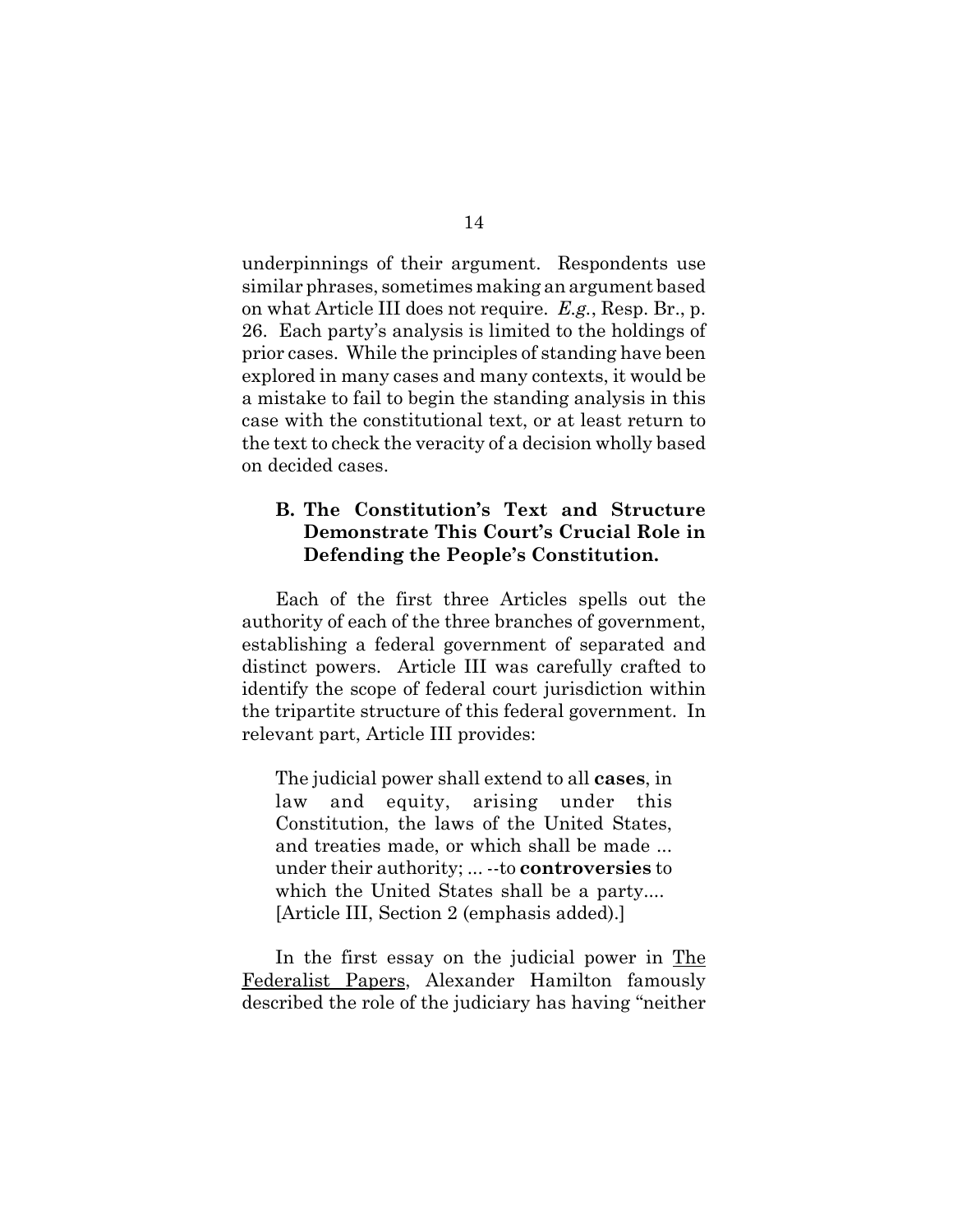Force nor Will, but merely judgment ... beyond comparison the weakest of the three departments of power..." Federalist No. 78, G. Carey & J. McClellan, The Federalist (1990), p. 402. Nevertheless, Hamilton identified the role of the judiciary to be a crucial defender of the people's constitution against legislative encroachment, the guardian of the limits placed by the people on the departments created by the other articles. These Constitutional limits, he believed,

**can be preserved in practice no other way than through the medium of the courts of justice**; whose **duty** it must be to declare all acts contrary to the manifest tenor of the constitution void. **Without this**, all the reservations of particular **rights** or privileges would **amount to nothing**. [*Id.,* p. 402 (emphasis added).]

This did not mean that the judiciary was empowered to substitute its judgment for the other branches. Rather, Hamilton stated:

It only supposes that the **power of the people** is superior to both; and **the will** of the legislature declared in its statutes, stands in opposition to that **of the people declared in the constitution**, the judges ought to be governed by the latter, rather than the former. [*Id.*, p. 403 (emphasis added).]

As guardians of the Constitution as it is written, the court should take care to discharge its duty to the people without regard for prudential concerns, such as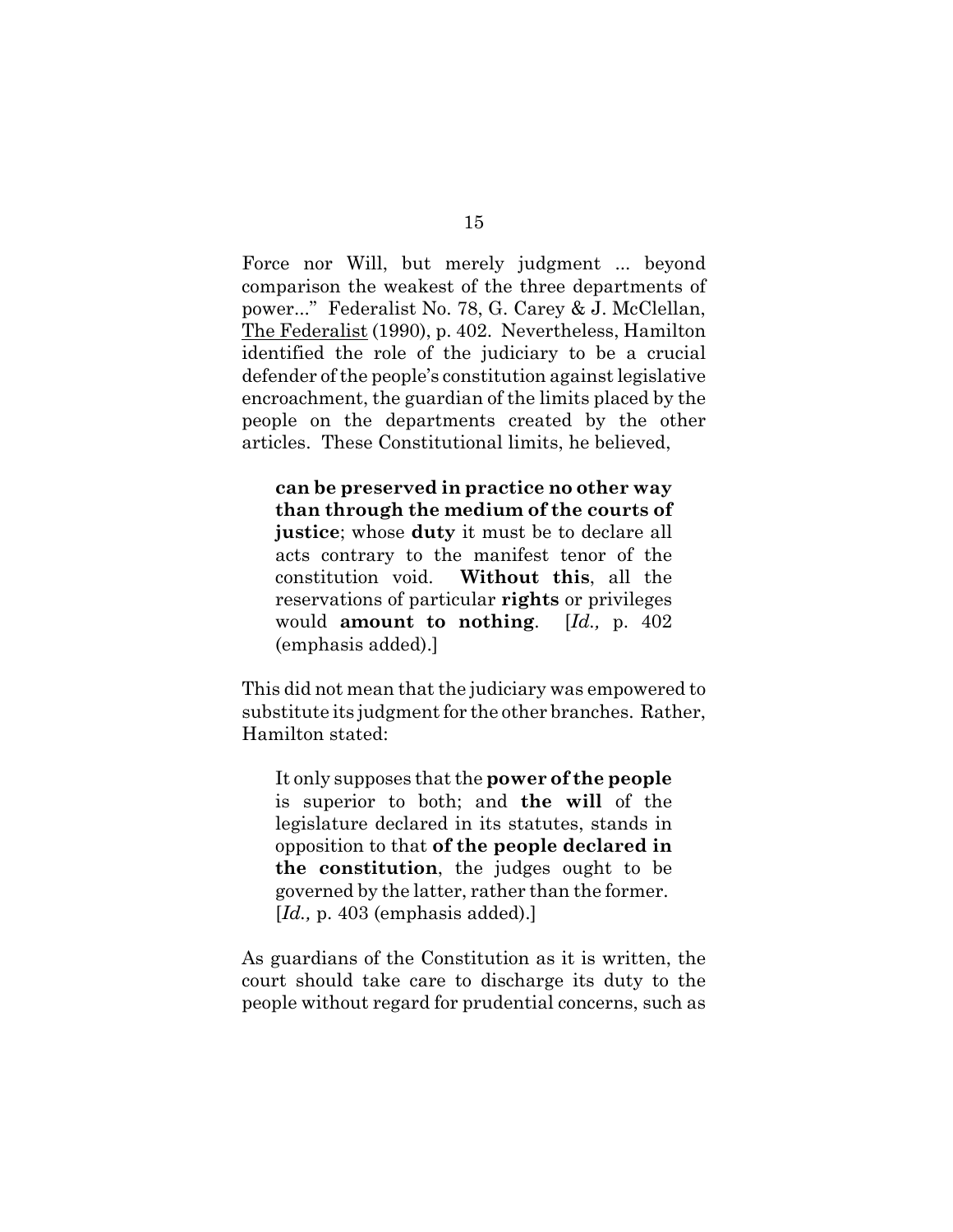fear of resistance to its authority by the other branches. Rather, it is obligated to do its duty as prescribed by its structural role.

#### **C. Petitioners' Arguments Against Standing Disregard this Court's Intended Role.**

Petitioners urge this court to bar Respondents access to the courthouse door for three basic reasons:

1. Respondents have not met an elevated standard for standing because of "separation-ofpowers concerns" based on a congressional standing case, Raines v. Byrd, 521 U.S. 811, 819-820 (1997). Pet. Br., p. 23.

2. Respondents' injuries would not be redressed by judicial relief. Pet. Br., pp. 38-47.

3. Respondents alleged "injury in fact" is "conjectural," "speculative," and not "imminent" because plaintiffs "may not be targeted by surveillance ... and have not established that their communications have been or ever will be incidentally collected...." Pet. Br., p. 23.

First, Raines v. Byrd involved a challenge to the Line Item Veto Act by six members of Congress who believed that their legislative power was diluted by that law. Chief Justice Rehnquist opined that "'The law of Art. III standing is built on a single basic idea the idea of separation of powers' ... [an] overriding and time-honored concern about keeping the Judiciary's power within its proper constitutional sphere...."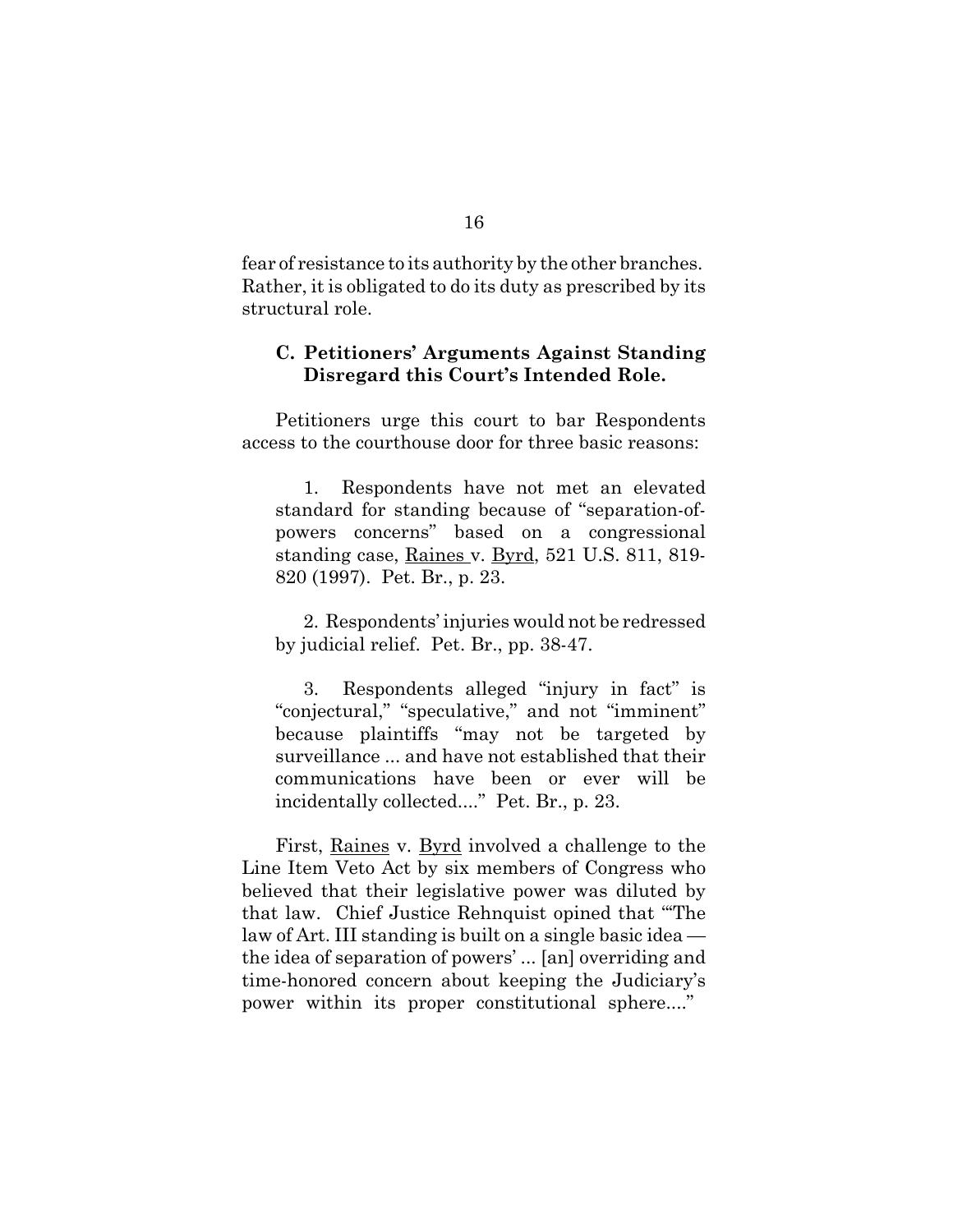Raines, at 820 (citations omitted). However, that statement should be understood in view of this case being brought by "renegade members of Congress to bring down a law they disliked but could not defeat...." N. Devins & M. Fitts, "The Triumph of Timing," GEORGETOWN L.J. 86:351 (1997-98). Whatever meaning that statement had in a dispute which involved an internecine Congressional battle, it cannot be used to deny to the judiciary the power to do what was its "proper constitutional sphere," which Federalist No. 78 explained as preserving the limits on federal power, and the "duty ... to declare all acts contrary to the manifest tenor of the constitution void."

Second, Petitioners' claim that Respondents' concerns could not be remedied by the court is thoroughly refuted by Respondents. *See* Resp. Br., pp. 48-53. Although the Second Circuit's decision was limited to reversing the district court on standing, and no injunction has yet issued, there is no reason to assume an injunction against warrantless surveillance of Americans engaged in international communications would not be effective.

Third, the government does not allege that respondents "will not" be targeted, but that they "may not" be targeted. This is no different from the government's position in Hedges v. Obama, where the government denied standing but refused to clearly respond to the U.S. District Judge Kathleen Forrest's repeated questions as to whether plaintiffs in that case could be assured their work would **not** subject them to detention under section 1021(b)(2) of the 2012 National Defense Authorization Act. The Government's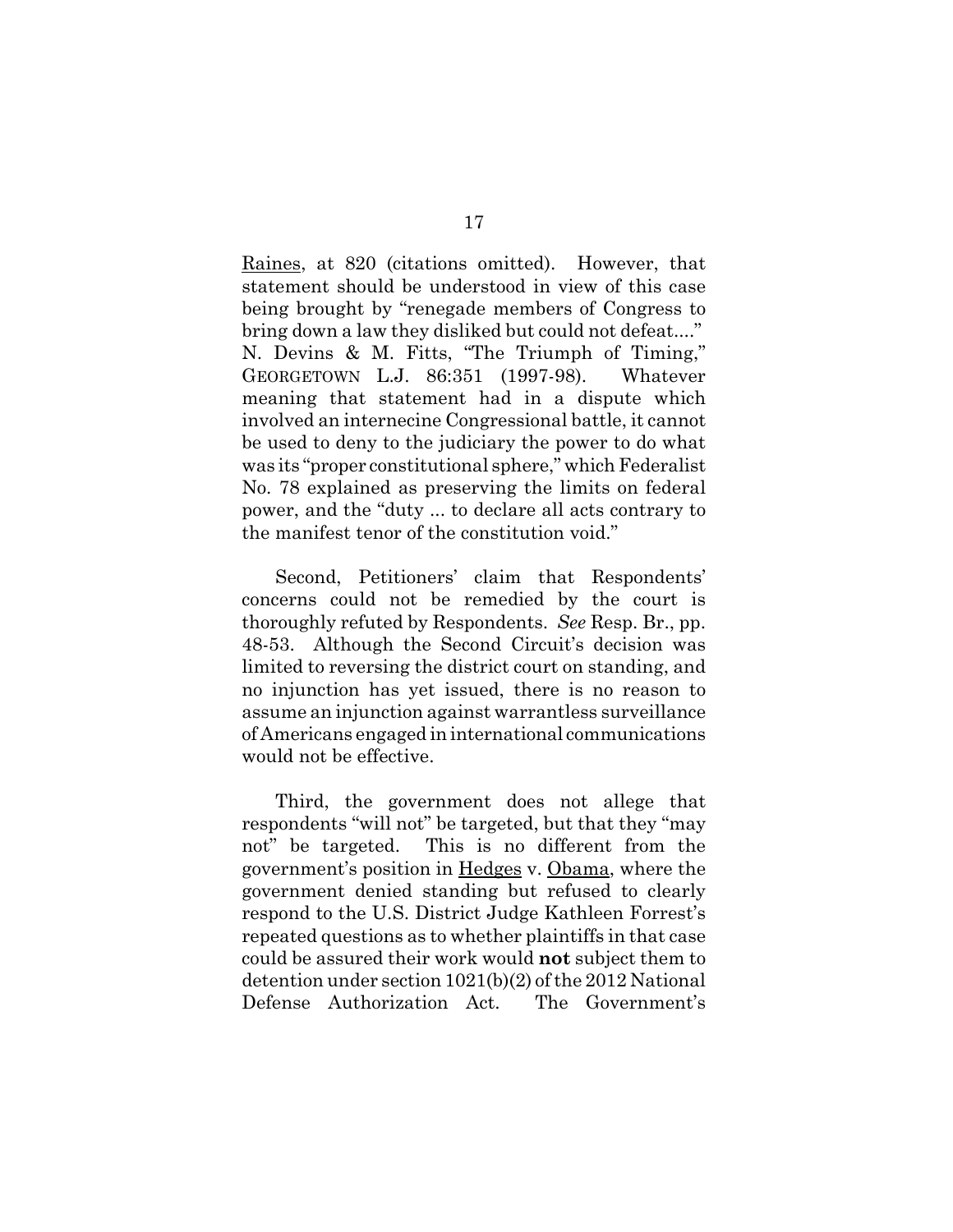arguments found unpersuasive by Judge Forrest in that case are also persuasive here. *See* Hedges v. Obama, 2012 U.S. Dist. LEXIS 130354, \*7-13 (S.D.N.Y. Sept. 12, 2012).<sup>11</sup> Moreover, if the communications being intercepted are properly viewed as Respondents' property (*see* Section I), it should make no difference that the government targeted the other side of the conversation, and that the seizure of Respondents' communications was incidental. Indeed, "incidental" would appear to be the wrong word, as in every case the seizure of both sides of a targeted communication is not just incidental but actually quite intended, inevitable, and unavoidable.

## **D. Fourth Amendment Rights Are Indispensable Freedoms which Can Only Be Protected by this Court.**

Dissenting from the Court's determination that a particular search and seizure was reasonable, Justice, and former Attorney General, Robert Jackson charged that this Court had been treating Fourth Amendment rights as "secondary." Brinegar v. United States, 338 U.S. 160, 180 (1949) (Jackson, J., dissenting). Based on

<sup>&</sup>lt;sup>11</sup> There, Judge Forrest rejected the Government's invitation to defer its role to the political branches: "And this Court gives appropriate and due deference to the executive and legislative branches – and understands the limits of its own (and their) role(s). But due deference does not eliminate the judicial obligation to rule on properly presented constitutional questions. Courts must safeguard core constitutional rights.... Presented, as this Court is, with unavoidable constitutional questions, it declines to step aside." [*Id*. at \*15-16.]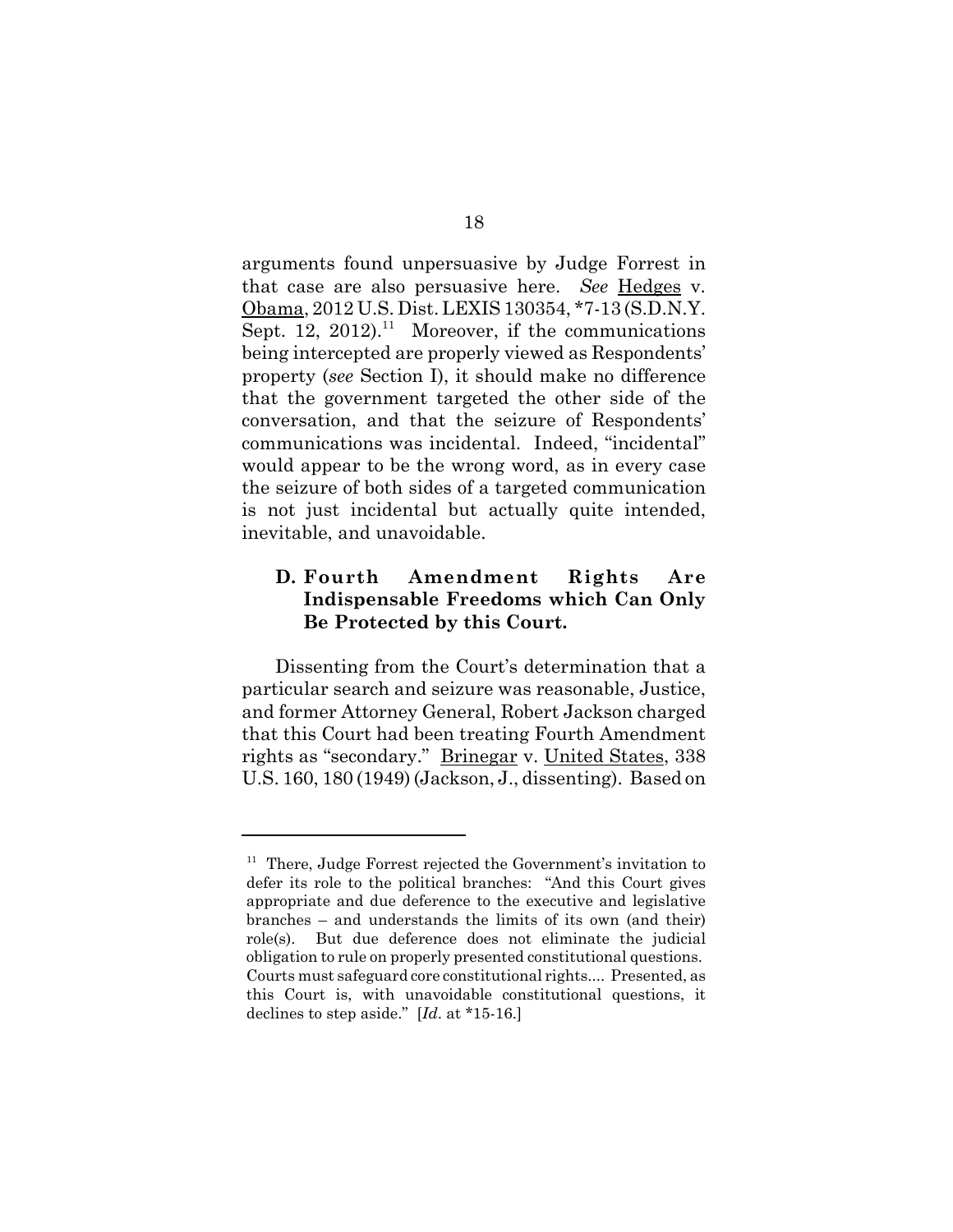his experience, Justice Jackson knew, and asserted, that Fourth Amendment rights:

belong in the catalog of **indispensable freedoms**. Among deprivations of rights, none is so effective in **cowing a population, crushing the spirit of the individual and putting terror in every heart**. Uncontrolled search and seizure is one of the first and most effective weapons in the arsenal of every **arbitrary** government. And one need only briefly to have **dwelt and worked** among a people possessed of many admirable qualities but deprived of these rights to know that the **human personality deteriorates** and **dignity and self-reliance disappear** where **homes, persons and possessions** are subject at any hour to unheralded **search and seizure by the police**. [*Id*. at 180-81 (emphasis added).]

No doubt, the object of Justice Jackson's 1949 specific reference to his having "dwelt and worked among a people possessed of many admirable qualities" yet living under "arbitrary government" is unmistakable. Justice Jackson had returned just three years previously from several months of service as U.S. Chief Counsel for the prosecution of Nazi war criminals. From that experience in Germany, he brought back with him a fresh understanding of the significance of the Fourth Amendment to the preservation of a free people. He had studied the loss of freedom by the German people, and wrote his Brinegar dissent to instruct on the corrosive effect of a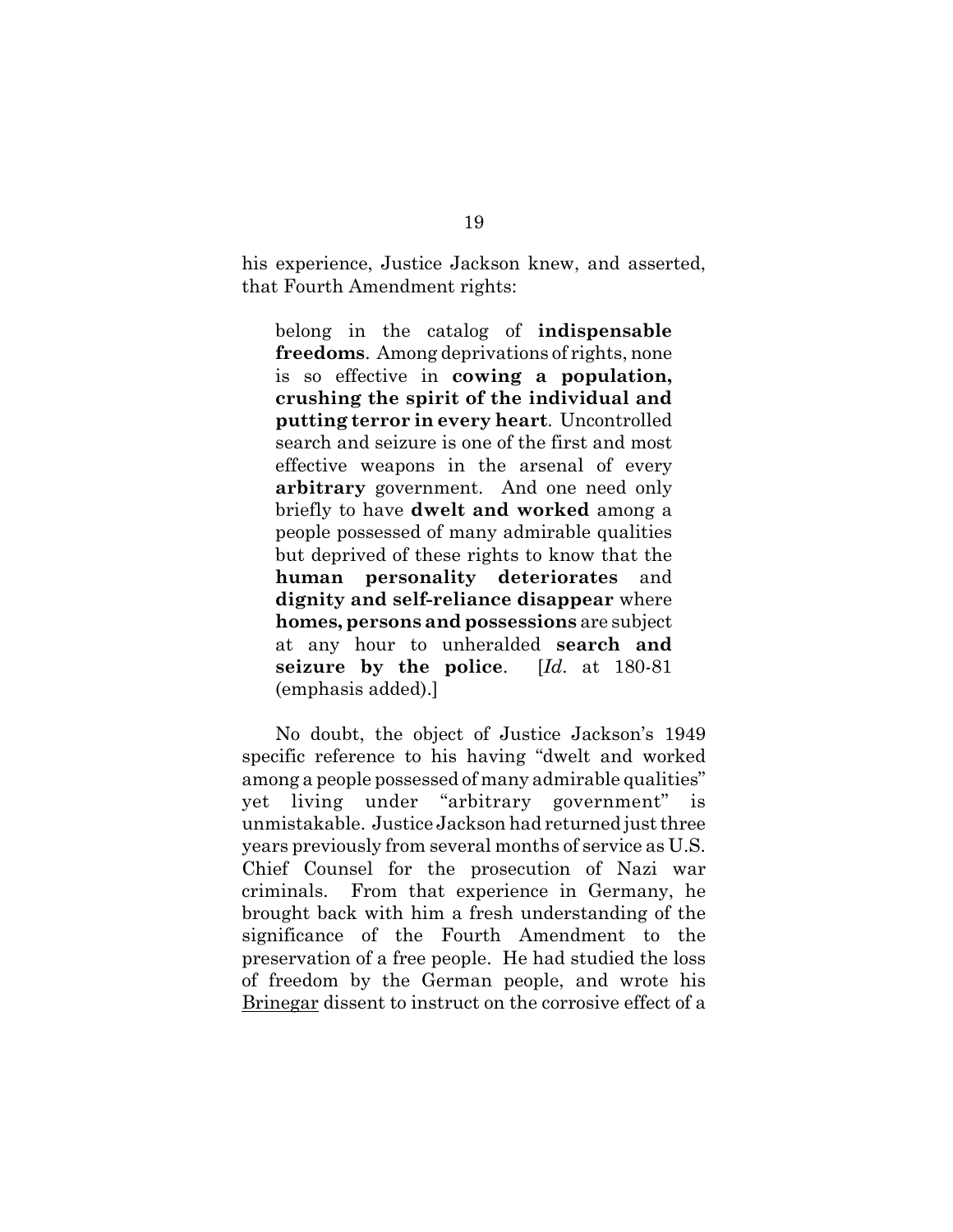government which does not respect the property rights of the people.

In a book written later by Whitney Harris, Executive Trial Counsel to Justice Jackson at Nuremberg, the lessons learned were expounded further. In Germany, Harris wrote, "[t]he Weimar Constitution contained positive guarantees of basic civil rights. Chief among them were personal freedom ... inviolability of the home [and] secrecy of letters and other communications...."<sup>12</sup> However, Harris continued, the Weimar Constitution also contained:

a special provision under which the Reich President was authorized to **suspend basic civil rights** "if the **public safety** and order in the German Reich are considerably disturbed or endangered...." Hitler saw in that article the **Achilles' heel** of the Weimar Republic.... **A conflagration was needed**. And it was plain that the Nazis themselves would have to set the fire....

The plan finally agreed upon was the burning of the Reichstag....

The morning after the fire Hitler obtained from [President] Von Hindenburg the decree of the Reich President **suspending the bill of**

<sup>&</sup>lt;sup>12</sup> W. Harris, Tyranny on Trial: The Trial of the Major German War Criminals at the End of World War II At Nuremberg, Germany, 1945-1946, Southern Methodist University Press (1954), p. 41.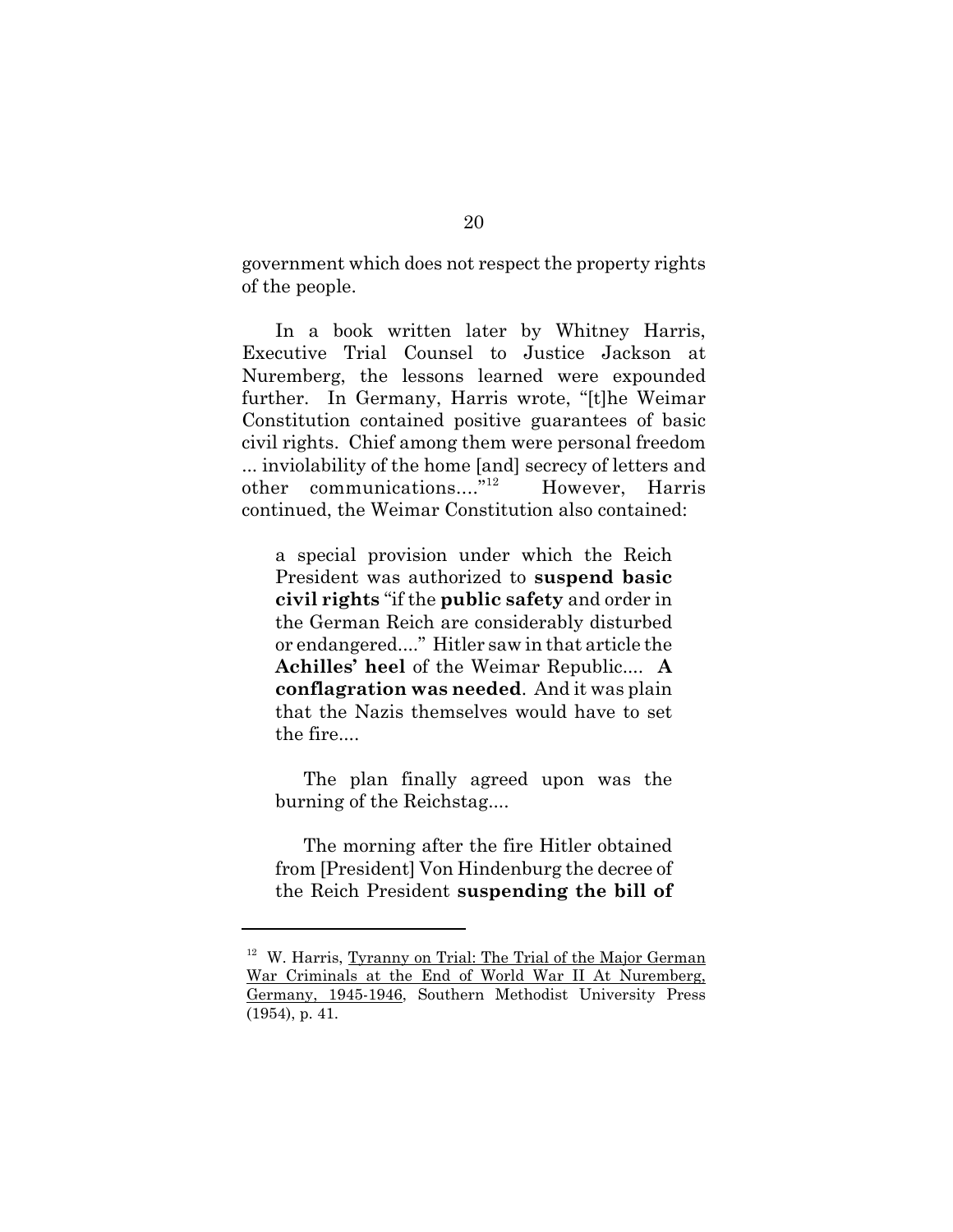**rights** of the Weimar Constitution, on the representation that the building had been burned by the Communists and a national emergency had resulted.... It provided in part:

"[personal freedom ... inviolability of the home [and] secrecy of letters and other communications] are suspended until further notice [and] **violations** of the privacy of postal, **telegraphic, and telephonic communications**, and warrants for housesearches, orders for **confiscations as well as restrictions on property**, are also **permissible** beyond the legal limits unless otherwise prescribed."

The decree made possible the seizure of political opponents without danger of judicial interference. It was utilized to destroy all effective political opposition.... The voice of the people had been stilled. Neither constitutional liberties nor power of government would be returned to them under Hitler. [Tyranny on Trial, pp. 45-47 (emphasis added).]

While Petitioners would have this court simply trust the executive branch with the FISA Amendments Act, Justice Jackson believed the Court's role could not be delegated to the Executive Branch:

[T]he right to be secure against **searches and seizures** is **one of the most difficult to protect** since the **officers are themselves the chief invaders**, there is **no enforcement**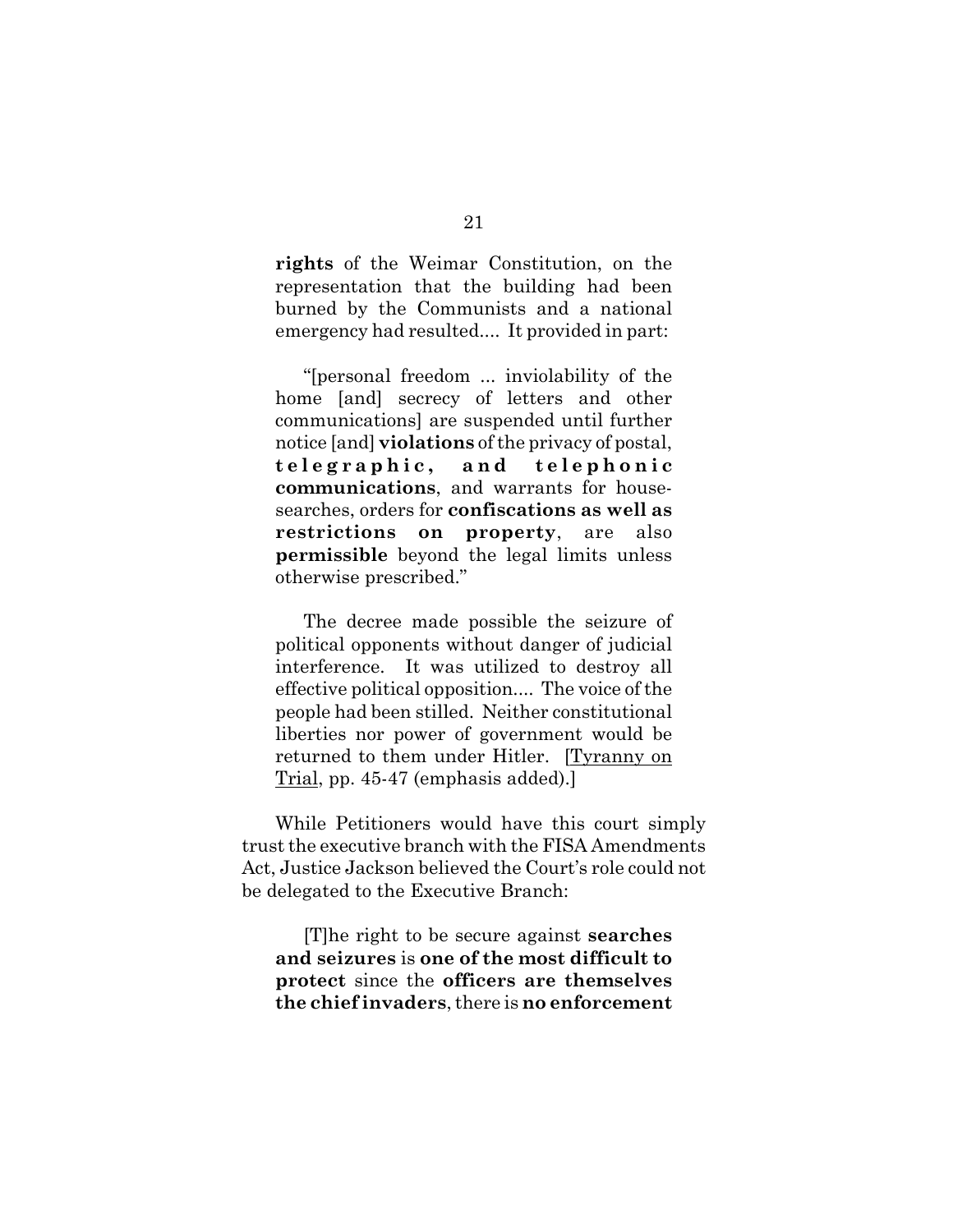## **outside of court**. [Brinegar, 338 U.S. at 181 (Jackson, J., dissenting) (emphasis added).]

The protections of the Fourth Amendment are truly indispensable freedoms essential for the preservation of a free state. Should this Court now abdicate its intended role as protector of the people's Constitution, the Executive could become emboldened, and the results could be catastrophic and irreversible. Indeed, the Court should never assume that another opportunity will present itself later when it will make a stand to defend the Constitution against erosion justified by the necessity of war.

## **III. IT IS ILLEGITIMATE TO DENY STANDING IN ORDER TO INSULATE SENIOR GOVERNMENT OFFICIALS.**

In their *amicus curiae* brief filed in support of Petitioners in this case, six former Attorneys General argue that the "federal courts should not be called upon to determine the legality of Congress's careful compromise...." *Amicus* Brief of Attorneys General ("AG Brief"), p. 8. The Attorneys General brief argues that limiting standing here will "'prevent[] courts of law from undertaking tasks assigned to the political branches...." AG Brief p. 9, citing Lewis v. Casey, 518 U.S. 343, 349 (1996). The court system, the Attorneys General would have us believe, is the **last place** that issues like those presented in this case should be decided. Instead, they argue, the courts should trust the executive branch to regulate itself, content that there is a robust system of "significant procedural and substantive protections" — whereby government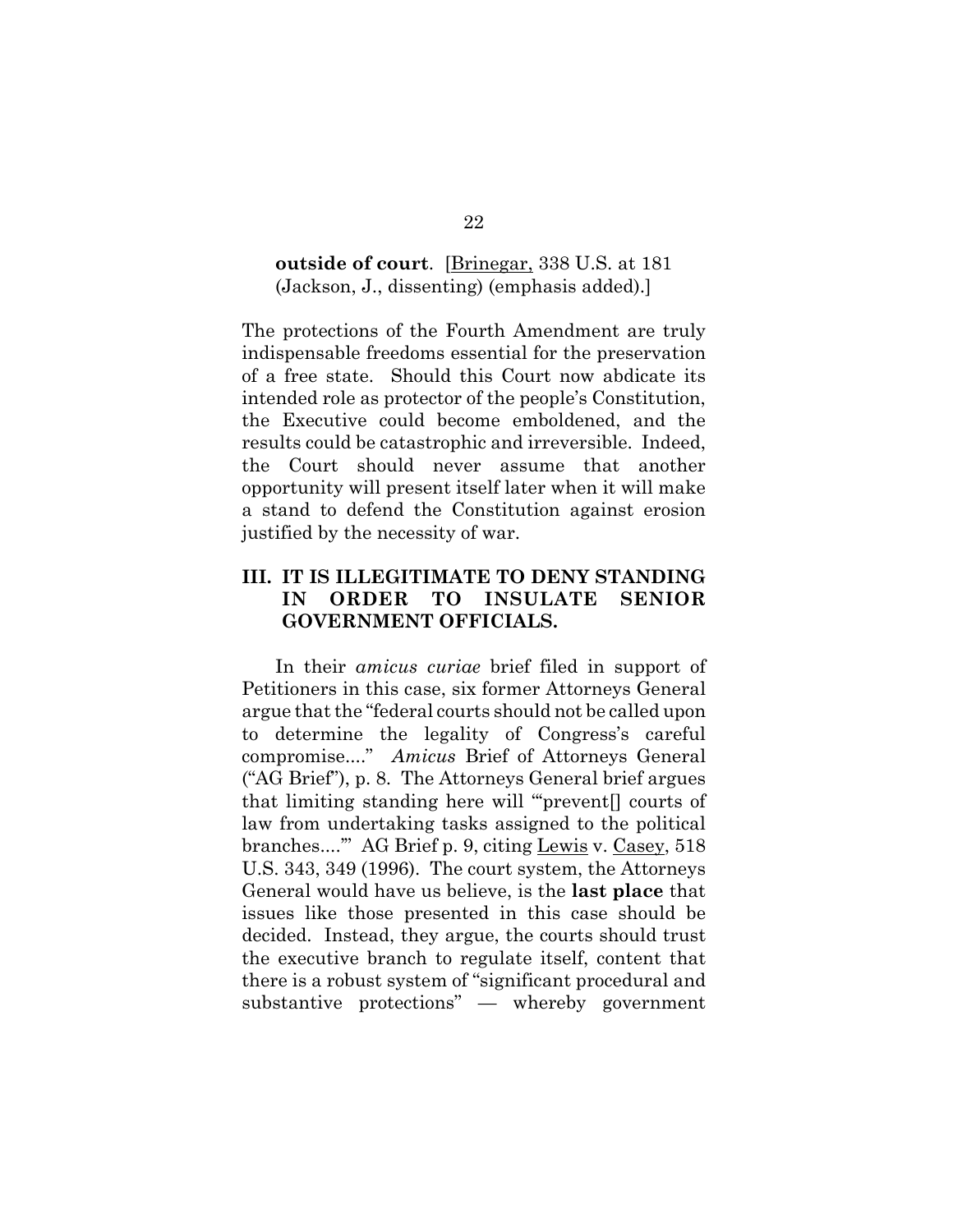officials monitor "**themselves**." AG Brief, pp. 19, 22 (emphasis added).

The Attorneys General make the novel argument that the "standing doctrine provides important legal protections to federal government defendants who must be able to perform their duties without the distraction of litigation...." AG Brief, p. 1. The Attorneys General argue that "changes to the nature and conduct of national security activities ... have spurred a barrage of **unnecessary and disruptive lawsuits** premised on policy disagreements...." AG Brief, p. 3 (emphasis added). The brief cites no specific objectionable cases.

Although the AG Brief acknowledges that the standing doctrine is designed to ensure "the existence of a concrete 'case or controversy'" (AG Brief, p. 1), it urges this Court to use the standing doctrine as a tool to enable government officials to avoid accountability for their actions. The Attorneys General argue that "[h]igh-ranking government officials are often sued in their personal capacity long after their service concludes" and that finding standing in this case will "divert[] the attention of government officials" (AG Brief, p. 12, 13). The standing doctrine was never designed to insulate the federal government from constitutional violations, and the Attorneys General cite no case or legal principle in support of this contention.

The Attorneys General also argue that it is not important to find standing here, because Plaintiffs and others will have opportunities to challenge FISA in (i) "criminal proceedings" or (ii) "a Freedom of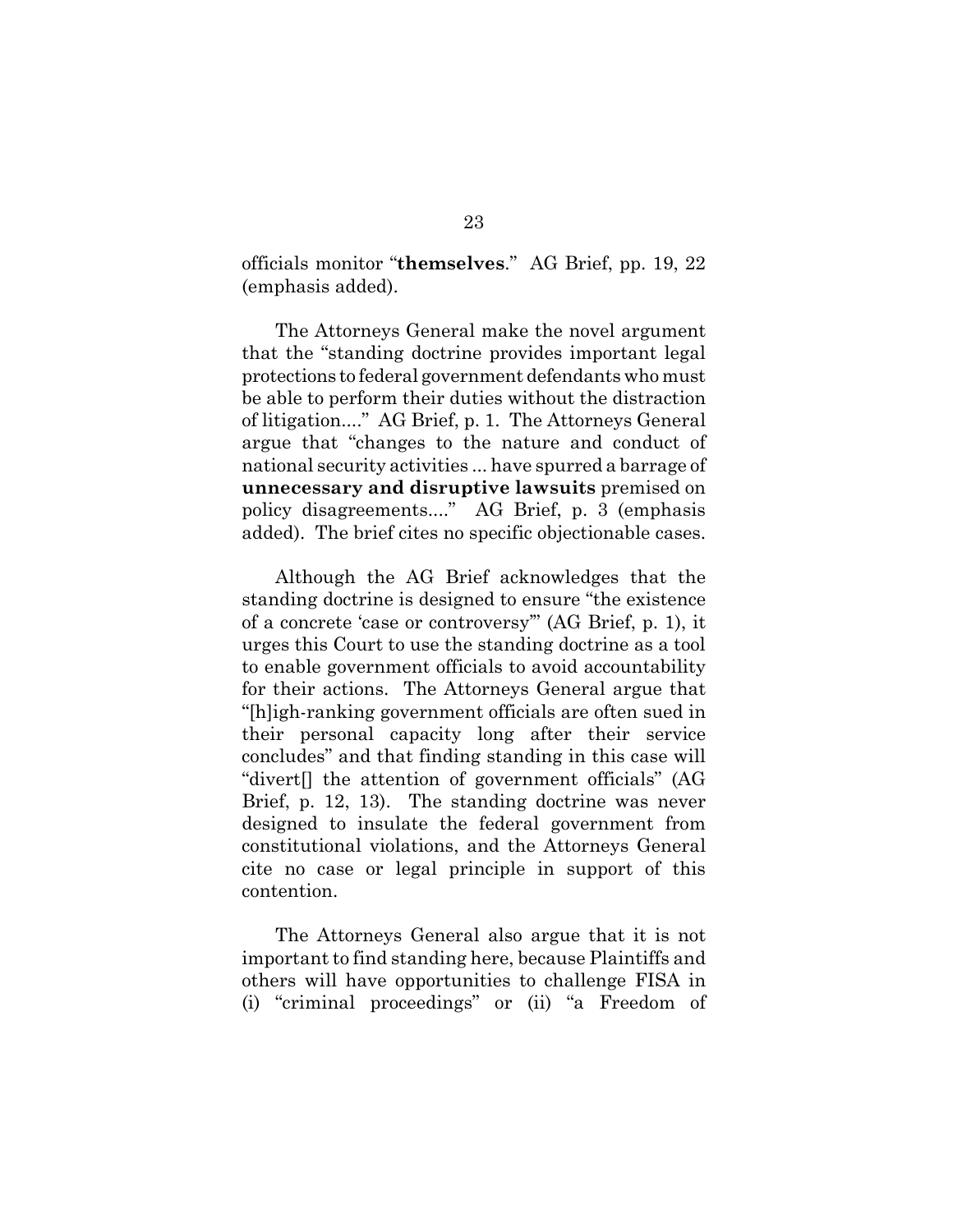Information Act Request." AG Brief, p. 23. But those avenues are in no way comparable or sufficient. An American should not need to be charged with commission of a crime to have his day in court. An FOIA request will not force the disclosure of classified documents. And, of course, in the vast majority of situations where the violation by government leads to neither prosecution nor awareness by the victim, there is no remedy.

As Justice Jackson explained in his Brinegar dissent, there are limited judicial remedies for executive violations of the Fourth Amendment: "[o]nly occasional and more flagrant abuses come to the attention of the courts, and then only those where the search and seizure yields incriminating evidence and the defendant is at least sufficiently compromised to be indicted." Brinegar at 181. As Justice Jackson believed, "there are ... many unlawful searches ... about which courts do nothing, and about which we never hear." *Id.* This problem is exponentially magnified where, as here, government officials act in secret, its activities never being exposed to the light of day.

In Jones, concurring Justice Sotomayor warned that, because much electronic surveillance "proceeds surreptitiously, it evades the ordinary checks that constrain abusive law enforcement practices" and "alter[s] the relationship between citizen and government in a way that is inimical to democratic society.'" *Id.*, 132 S.Ct. at 956 (citation omitted). Justice Sotomayor questioned the "appropriateness of entrusting to the Executive, in the absence of any oversight from a coordinate branch, a tool so amenable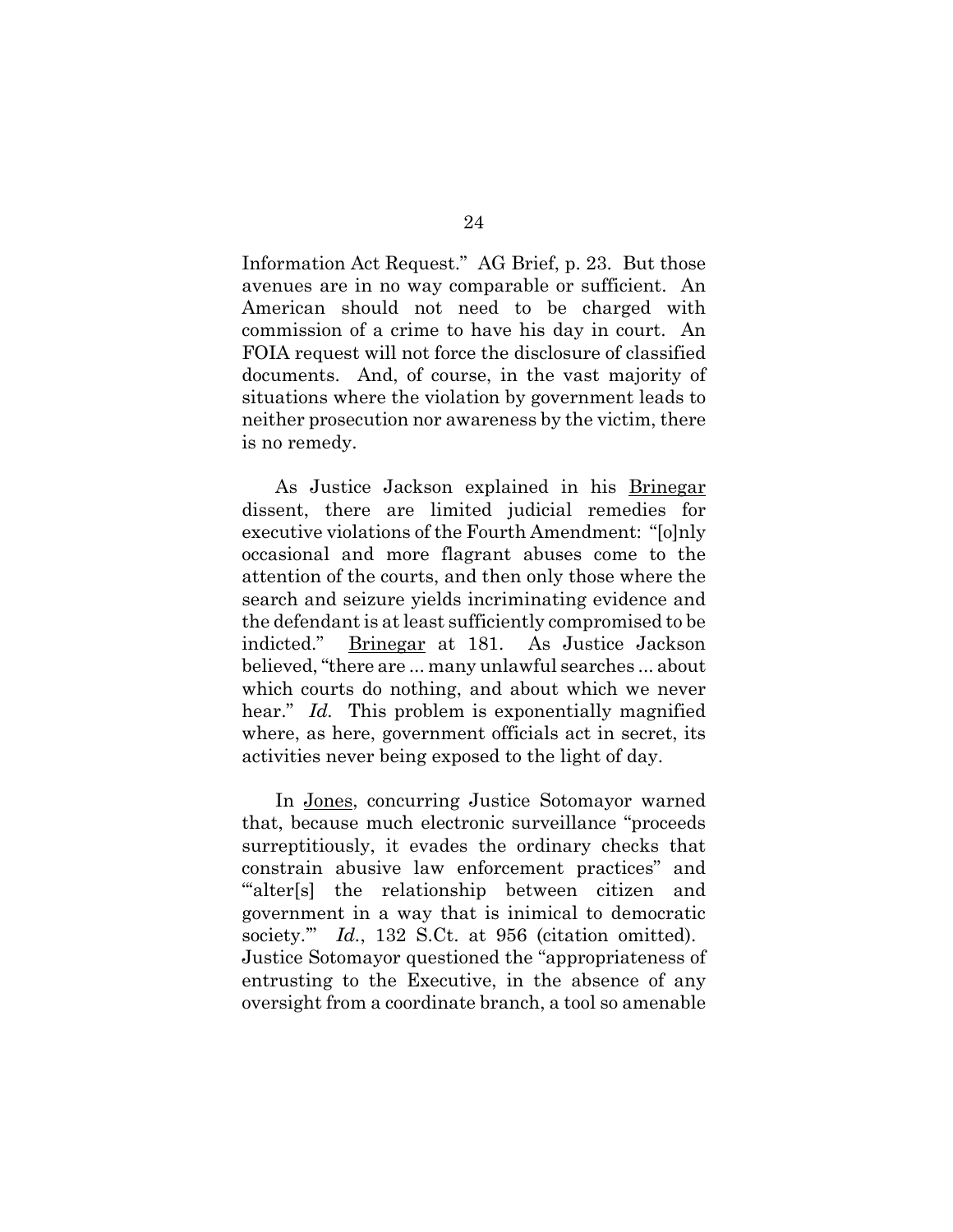to misuse, especially in light of the Fourth Amendment's goal to curb arbitrary exercises of police power to and prevent 'a too permeating police surveillance'...." *Id.* (citation omitted). In a regime of surreptitious electronic surveillance when government agents simply eavesdrop on a phone call, or read an email, there is no battered-in door or ransacked file cabinet to alert the victim. As Justice Jackson concluded, "[t]he citizen's choice is quietly to submit to whatever the officers undertake or to resist at risk of arrest or immediate violence." *Id.* at 182.

If there somehow were a way to ensure that FISA surveillance was done perfectly, and entirely in secret, its fruit never used in criminal proceedings, no victim ever discovering that he had been the subject of secret surveillance — then there would never be a way to challenge to the FISA Amendments. It simply cannot be the answer that standing does not arise till a violation has occurred — a violation of which the victim will most likely have no knowledge.

#### **CONCLUSION**

For the reasons set out above, the judgment of the U.S. Court of Appeals for the Second Circuit should be affirmed.

Respectfully submitted,

| <b>GARY G. KREEP</b> | WILLIAM J. OLSON*         |
|----------------------|---------------------------|
| <b>U.S. JUSTICE</b>  | HERBERT W. TITUS          |
| <b>FOUNDATION</b>    | <b>JOHN S. MILES</b>      |
| 932 D Street, Ste. 2 | <b>JEREMIAH L. MORGAN</b> |